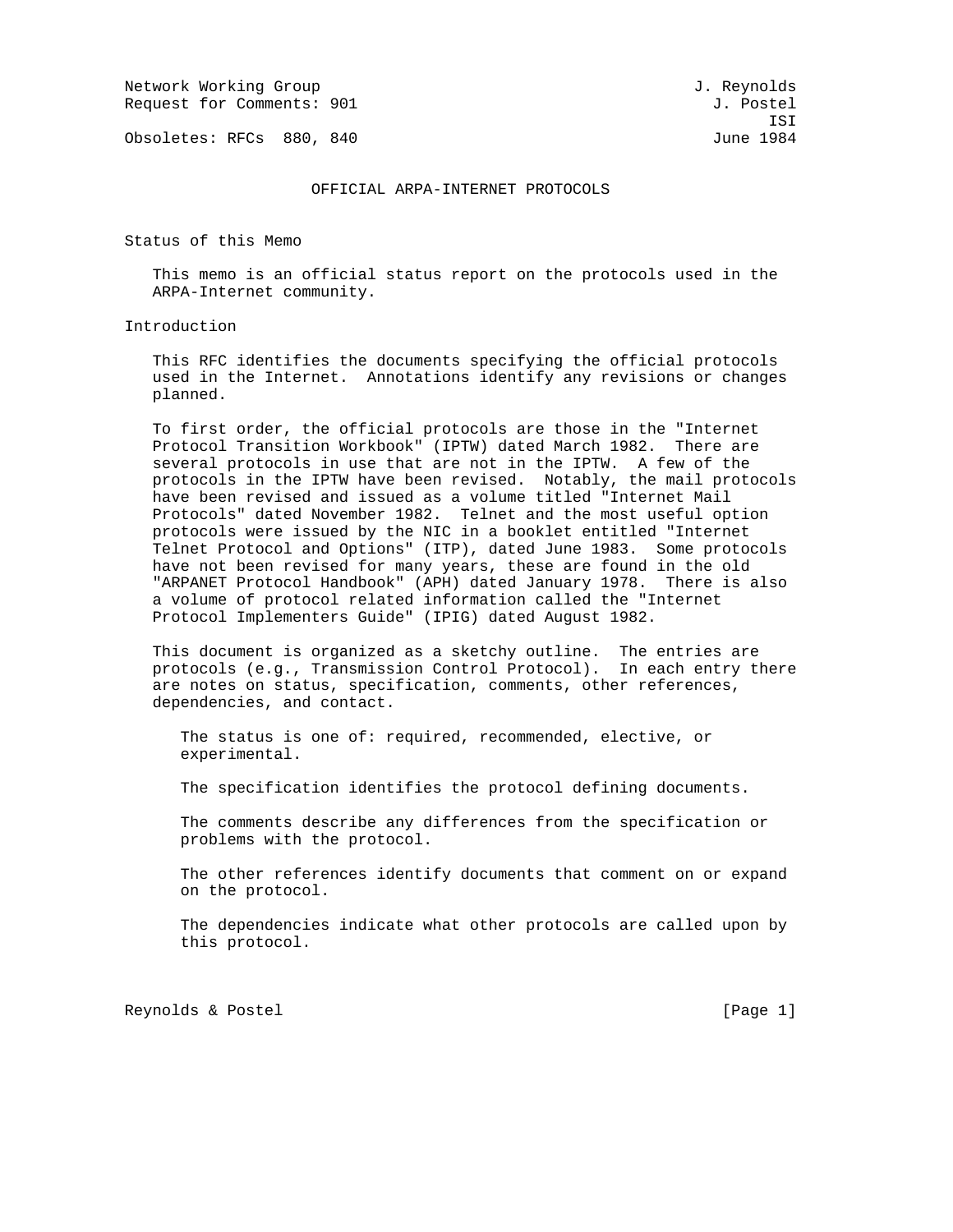The contact indicates a person who can answer questions about the protocol.

In particular, the status may be:

required

- all hosts must implement the required protocol,

recommended

 - all hosts are encouraged to implement the recommended protocol,

elective

- hosts may implement or not the elective protocol,

experimental

 - hosts should not implement the experimental protocol unless they are participating in the experiment and have coordinated their use of this protocol with the contact person, and

none

- this is not a protocol.

 For further information about protocols in general, please contact:

 Joyce Reynolds USC - Information Sciences Institute 4676 Admiralty Way Marina del Rey, California 90292-6695

Phone: (213) 822-1511

ARPA mail: JKREYNOLDS@USC-ISIF.ARPA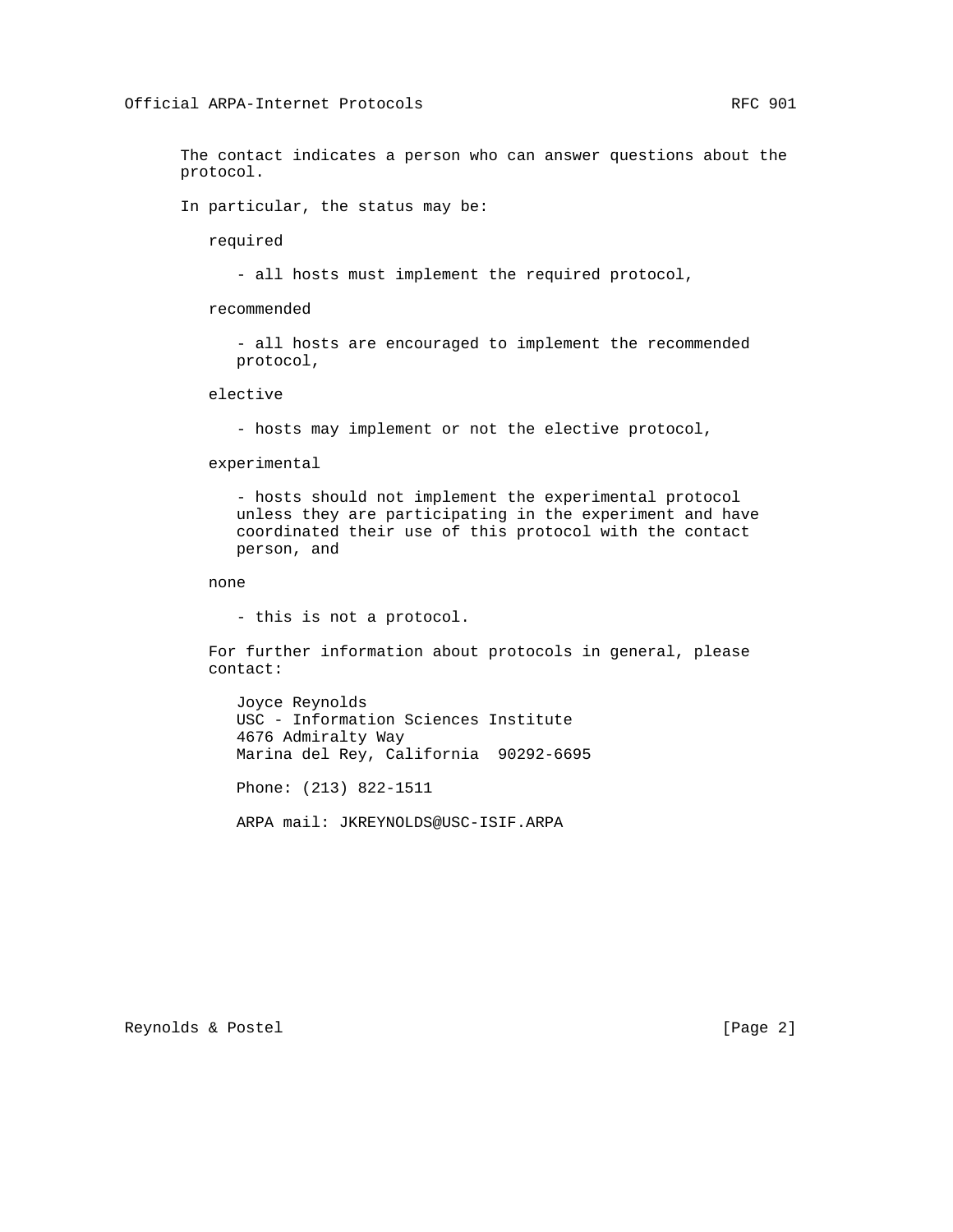#### Overview

Catenet Model ------------------------------------------------------

STATUS: None

SPECIFICATION: IEN 48 (in IPTW)

COMMENTS:

 Gives an overview of the organization and principles of the Internet.

Could be revised and expanded.

OTHER REFERENCES:

RFC 871 - A Perspective on the ARPANET Reference Model

DEPENDENCIES:

CONTACT: Postel@USC-ISIF.ARPA

Network Level

Internet Protocol (IP) ---------------------------------------------

STATUS: Required

SPECIFICATION: RFC 791 (in IPTW)

COMMENTS:

 This is the universal protocol of the Internet. This datagram protocol provides the universal addressing of hosts in the Internet.

A few minor problems have been noted in this document.

 The most serious is a bit of confusion in the route options. The route options have a pointer that indicates which octet of the route is the next to be used. The confusion is between the phrases "the pointer is relative to this option" and "the smallest legal value for the pointer is 4". If you are confused, forget about the relative part, the pointer begins at 4.

 Another important point is the alternate reassembly procedure suggested in RFC 815.

Reynolds & Postel [Page 3]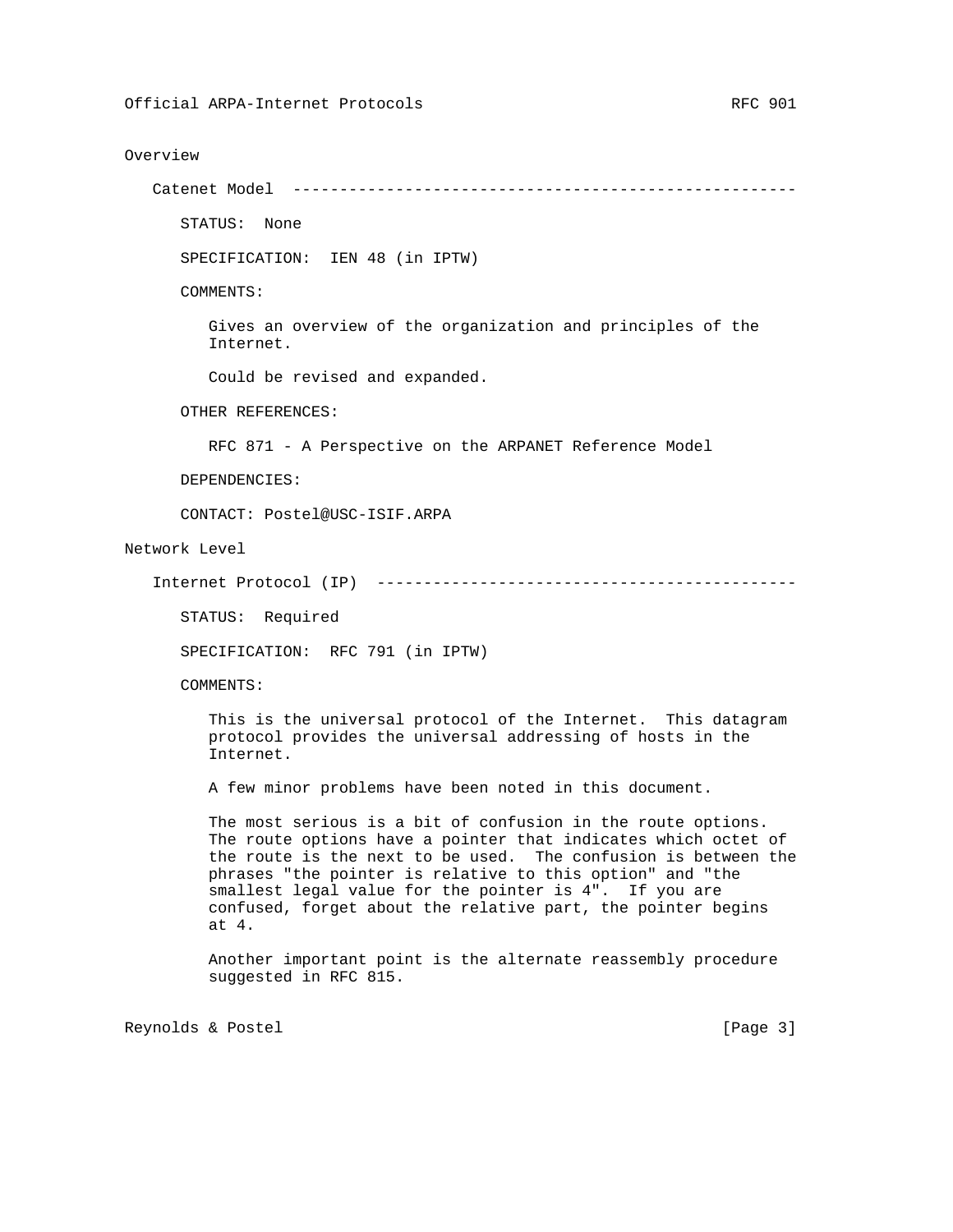Note that ICMP is defined to be an integral part of IP. You have not completed an implementation of IP if it does not include ICMP.

## OTHER REFERENCES:

RFC 815 (in IPIG) - IP Datagram Reassembly Algorithms

RFC 814 (in IPIG) - Names, Addresses, Ports, and Routes

RFC 816 (in IPIG) - Fault Isolation and Recovery

 RFC 817 (in IPIG) - Modularity and Efficiency in Protocol Implementation

MIL-STD-1777 - Military Standard Internet Protocol

#### DEPENDENCIES:

CONTACT: Postel@USC-ISIF.ARPA

Internet Control Message Protocol (ICMP) ---------------------------

STATUS: Required

SPECIFICATION: RFC 792 (in IPTW)

COMMENTS:

 The control messages and error reports that go with the Internet Protocol.

 A few minor errors in the document have been noted. Suggestions have been made for additional types of redirect message and additional destination unreachable messages.

 Note that ICMP is defined to be an integral part of IP. You have not completed an implementation of IP if it does not include ICMP.

OTHER REFERENCES:

DEPENDENCIES: Internet Protocol

CONTACT: Postel@USC-ISIF.ARPA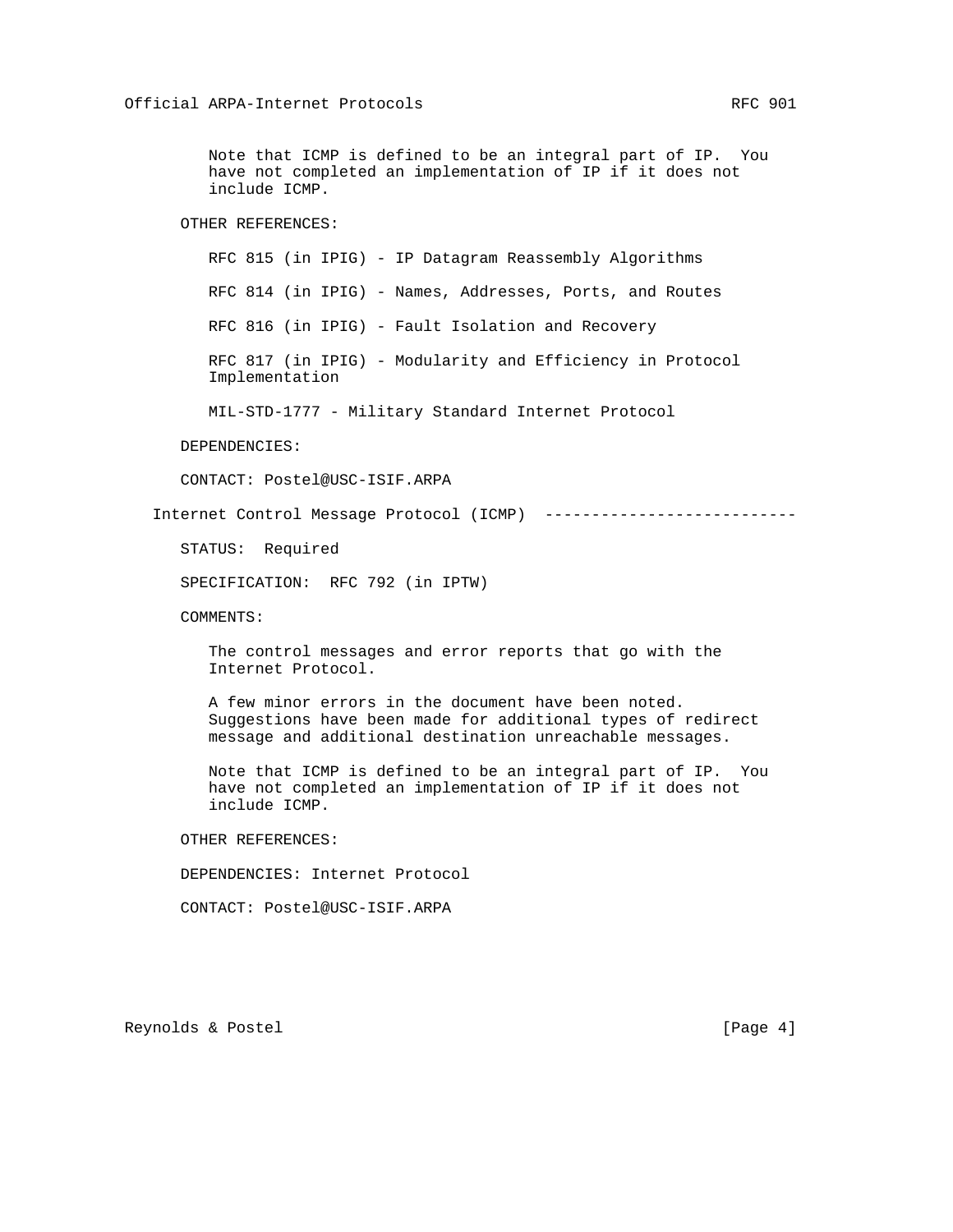## Host Level

User Datagram Protocol (UDP) ---------------------------------------

STATUS: Recommended

SPECIFICATION: RFC 768 (in IPTW)

COMMENTS:

 Provides a datagram service to applications. Adds port addressing to the IP services.

 The only change noted for the UDP specification is a minor clarification that if in computing the checksum a padding octet is used for the computation it is not transmitted or counted in the length.

OTHER REFERENCES:

DEPENDENCIES: Internet Protocol

CONTACT: Postel@USC-ISIF.ARPA

Transmission Control Protocol (TCP) --------------------------------

STATUS: Recommended

SPECIFICATION: RFC 793 (in IPTW)

COMMENTS:

Provides reliable end-to-end data stream service.

 Many comments and corrections have been received for the TCP specification document. These are primarily document bugs rather than protocol bugs.

 Event Processing Section: There are many minor corrections and clarifications needed in this section.

 Push: There are still some phrases in the document that give a "record mark" flavor to the push. These should be further clarified. The push is not a record mark.

 Listening Servers: Several comments have been received on difficulties with contacting listening servers. There should be some discussion of implementation issues for servers, and

Reynolds & Postel [Page 5]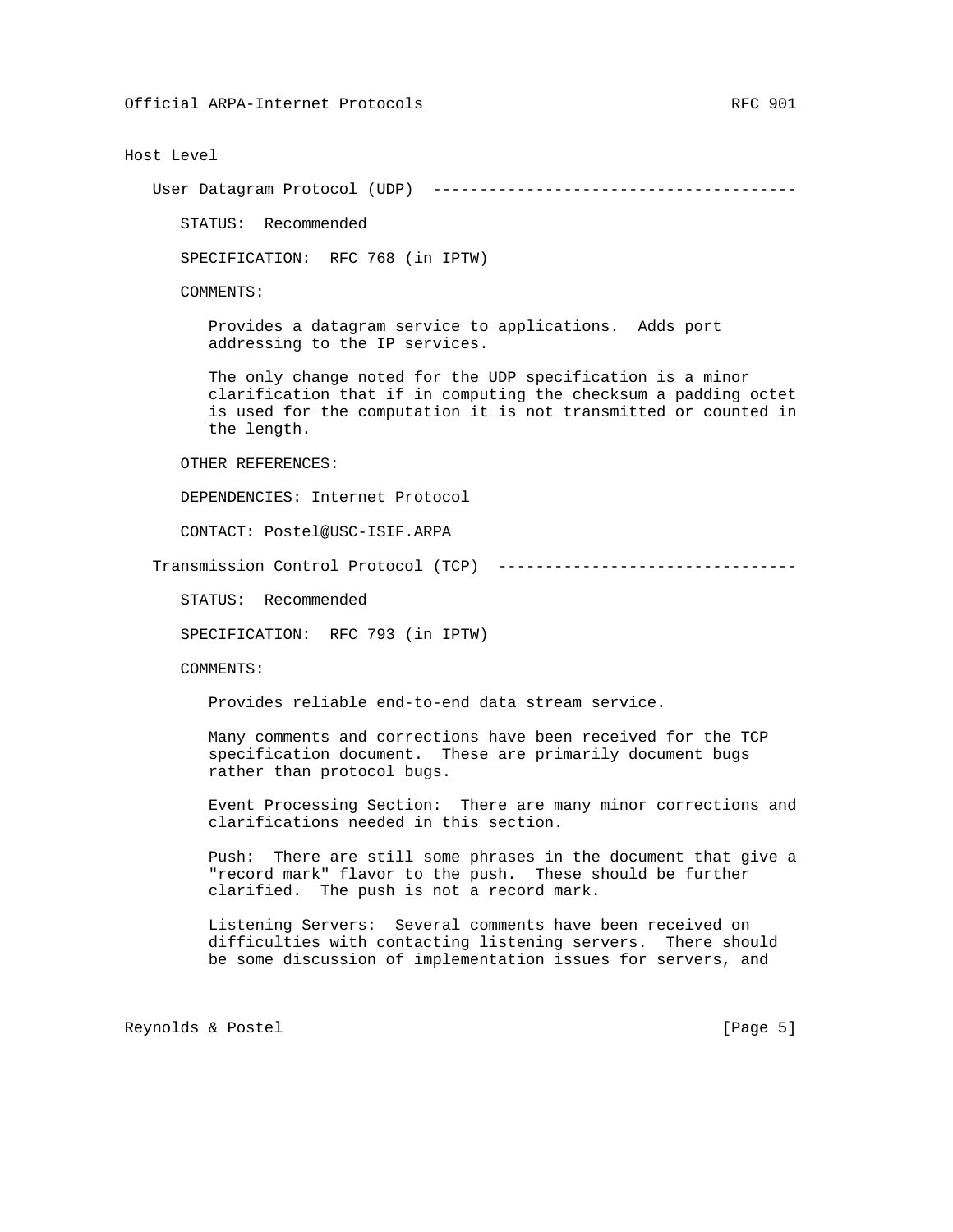some notes on alternative models of system and process organization for servers.

 Maximum Segment Size: The maximum segment size option should be generalized and clarified. It can be used to either increase or decrease the maximum segment size from the default. The TCP Maximum Segment Size is the IP Maximum Datagram Size minus forty. The default IP Maximum Datagram Size if 576. The default TCP Maximum Segement Size is 536. For further discussion, see RFC 879.

 Idle Connections: There have been questions about automatically closing idle connections. Idle connections are ok, and should not be closed. There are several cases where idle connections arise, for example, in Telnet when a user is thinking for a long time following a message from the server computer before his next input. There is no TCP "probe" mechanism, and none is needed.

 Queued Receive Data on Closing: There are several points where it is not clear from the description what to do about data received by the TCP but not yet passed to the user, particularly when the connection is being closed. In general, the data is to be kept to give to the user if he does a RECV call.

 Out of Order Segments: The description says that segments that arrive out of order, that is, are not exactly the next segment to be processed, may be kept on hand. It should also point out that there is a very large performance penalty for not doing so.

 User Time Out: This is the time out started on an open or send call. If this user time out occurs the user should be notified, but the connection should not be closed or the TCB deleted. The user should explicitly ABORT the connection if he wants to give up.

OTHER REFERENCES:

 RFC 813 (in IPIG) - Window and Acknowledgement Strategy in TCP RFC 814 (in IPIG) - Names, Addresses, Ports, and Routes RFC 816 (in IPIG) - Fault Isolation and Recovery RFC 817 (in IPIG) - Modularity and Efficiency in Protocol Implementation

Reynolds & Postel [Page 6]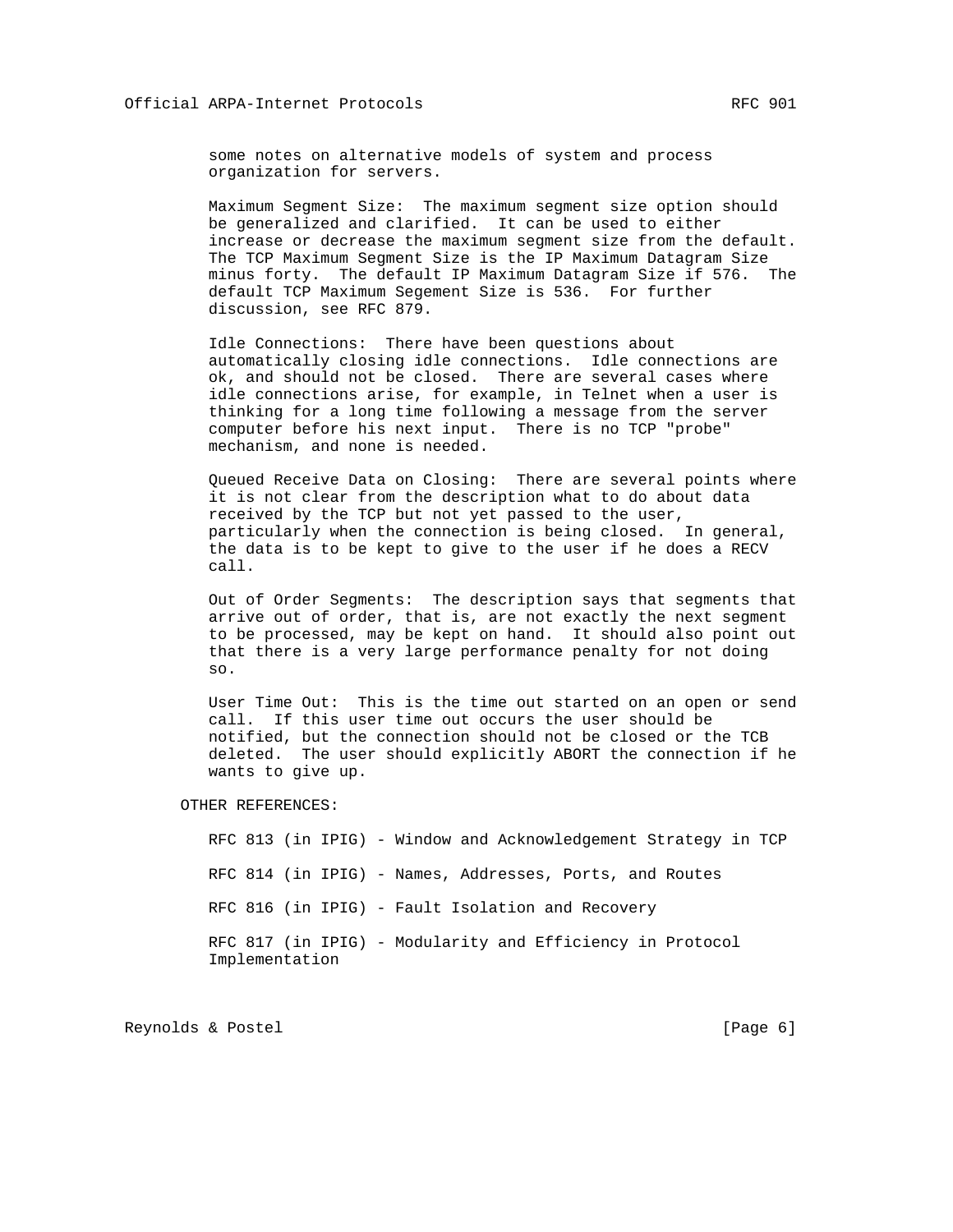RFC 879 - TCP Maximum Segment Size RFC 889 - Internet Delay Experiments RFC 896 - TCP/IP Congestion Control MIL-STD-1778 - Military Standard Transmission Control Protocol DEPENDENCIES: Internet Protocol CONTACT: Postel@USC-ISIF.ARPA Host Monitoring Protocol (HMP) ------------------------------------- STATUS: Elective SPECIFICATION: RFC 869 COMMENTS: This is a good tool for debugging protocol implementations in remotely located computers. This protocol is used to monitor Internet gateways and the TACs. OTHER REFERENCES: DEPENDENCIES: Internet Protocol CONTACT: Hinden@BBN-UNIX.ARPA Cross Net Debugger (XNET) ------------------------------------------ STATUS: Elective SPECIFICATION: IEN 158 COMMENTS: A debugging protocol, allows debugger like access to remote systems. This specification should be updated and reissued as an RFC. OTHER REFERENCES: RFC 643 Reynolds & Postel **Example 2** (Page 7)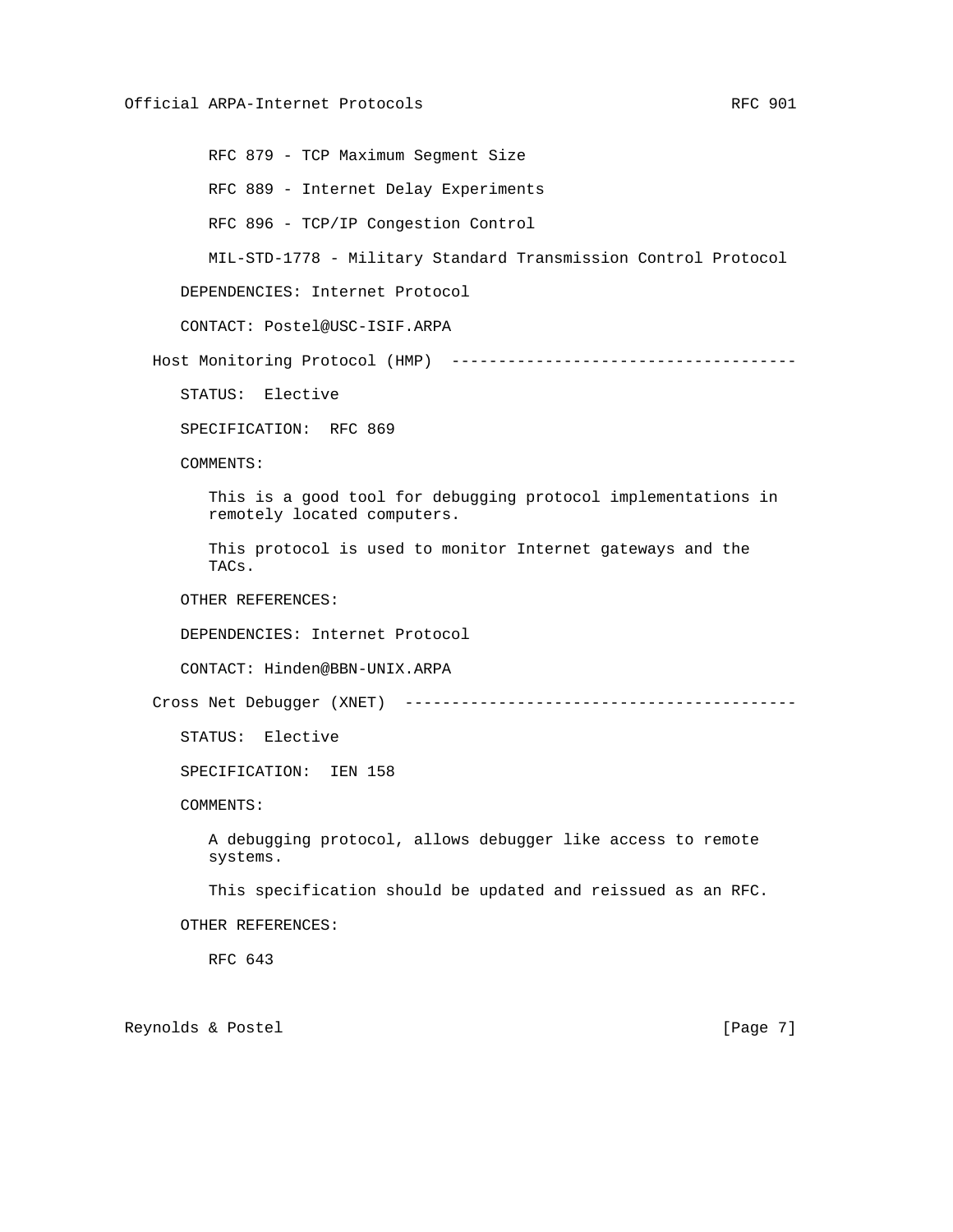DEPENDENCIES: Internet Protocol

CONTACT: Postel@USC-ISIF.ARPA

"Stub" Exterior Gateway Protocol -----------------------------------

STATUS: Recommended for Gateways

SPECIFICATION: RFC 888

COMMENTS:

The gateway protocol now under development.

 Please discuss any plans for implementation or use of this protocol with the contact.

OTHER REFERENCES: RFC 827, RFC 890

DEPENDENCIES: Internet Protocol

CONTACT: Mills@USC-ISID.ARPA

Gateway Gateway Protocol (GGP) -------------------------------------

STATUS: Experimental

SPECIFICATION: RFC 823

COMMENTS:

The gateway protocol now used in the core gateways.

 Please discuss any plans for implementation or use of this protocol with the contact.

OTHER REFERENCES:

DEPENDENCIES: Internet Protocol

CONTACT: Brescia@BBN-UNIX.ARPA

Reynolds & Postel **Example 20** (Page 8)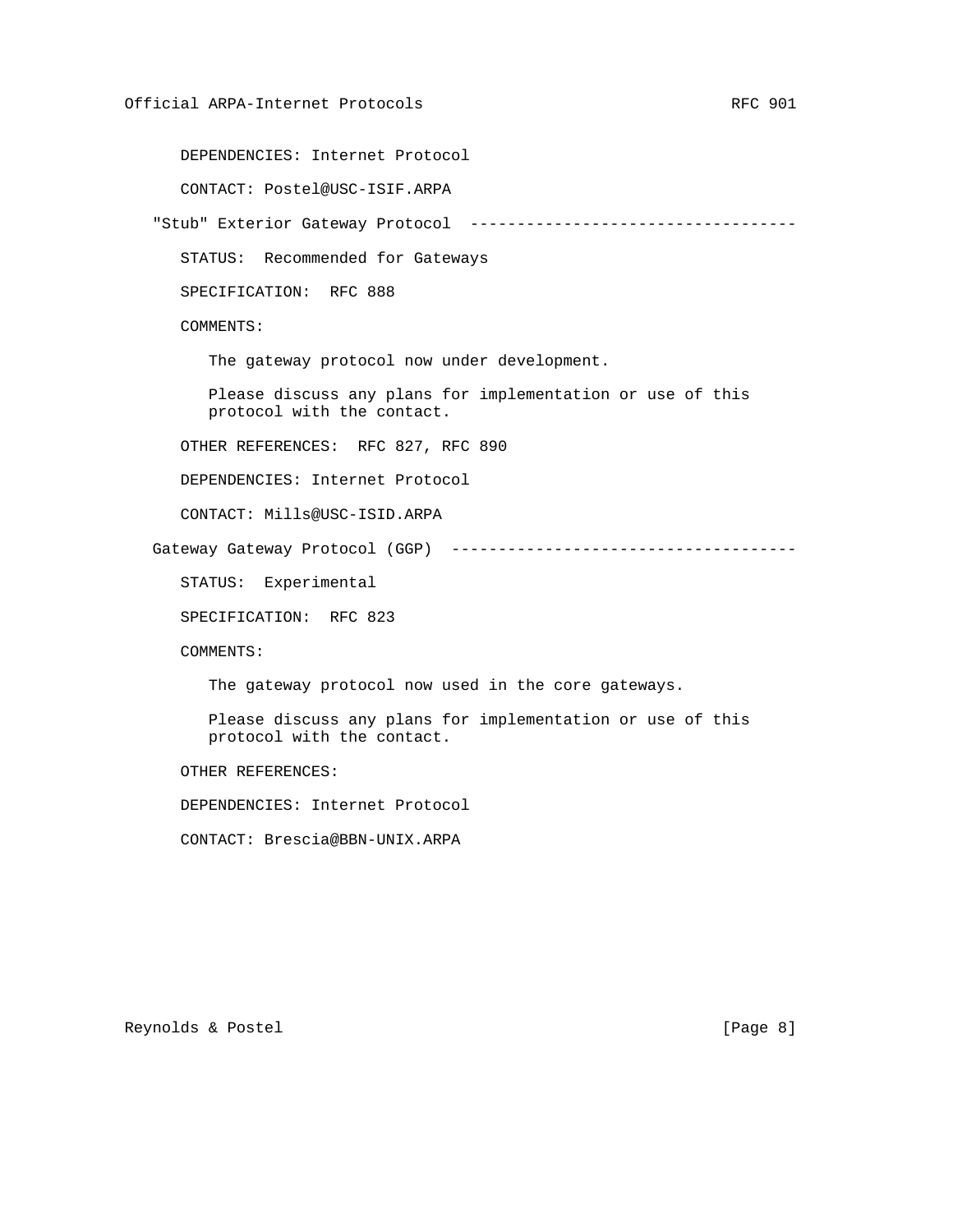Multiplexing Protocol (MUX) ----------------------------------------

STATUS: Experimental

SPECIFICATION: IEN 90

COMMENTS:

 Defines a capability to combine several segments from different higher level protocols in one IP datagram.

 No current experiment in progress. There is some question as to the extent to which the sharing this protocol envisions can actually take place. Also, there are some issues about the information captured in the multiplexing header being (a) insufficient, or (b) over specific.

 Please discuss any plans for implementation or use of this protocol with the contact.

OTHER REFERENCES:

DEPENDENCIES: Internet Protocol

CONTACT: Postel@USC-ISIF.ARPA

Stream Protocol (ST) -----------------------------------------------

STATUS: Experimental

SPECIFICATION: IEN 119

COMMENTS:

 A gateway resource allocation protocol designed for use in multihost real time applications.

 The implementation of this protocol has evolved and may no longer be consistent with this specification. The document should be updated and issued as an RFC.

 Please discuss any plans for implementation or use of this protocol with the contact.

OTHER REFERENCES:

DEPENDENCIES: Internet Protocol

CONTACT: jwf@LL-EN.ARPA

Reynolds & Postel **Example 20** (Page 9)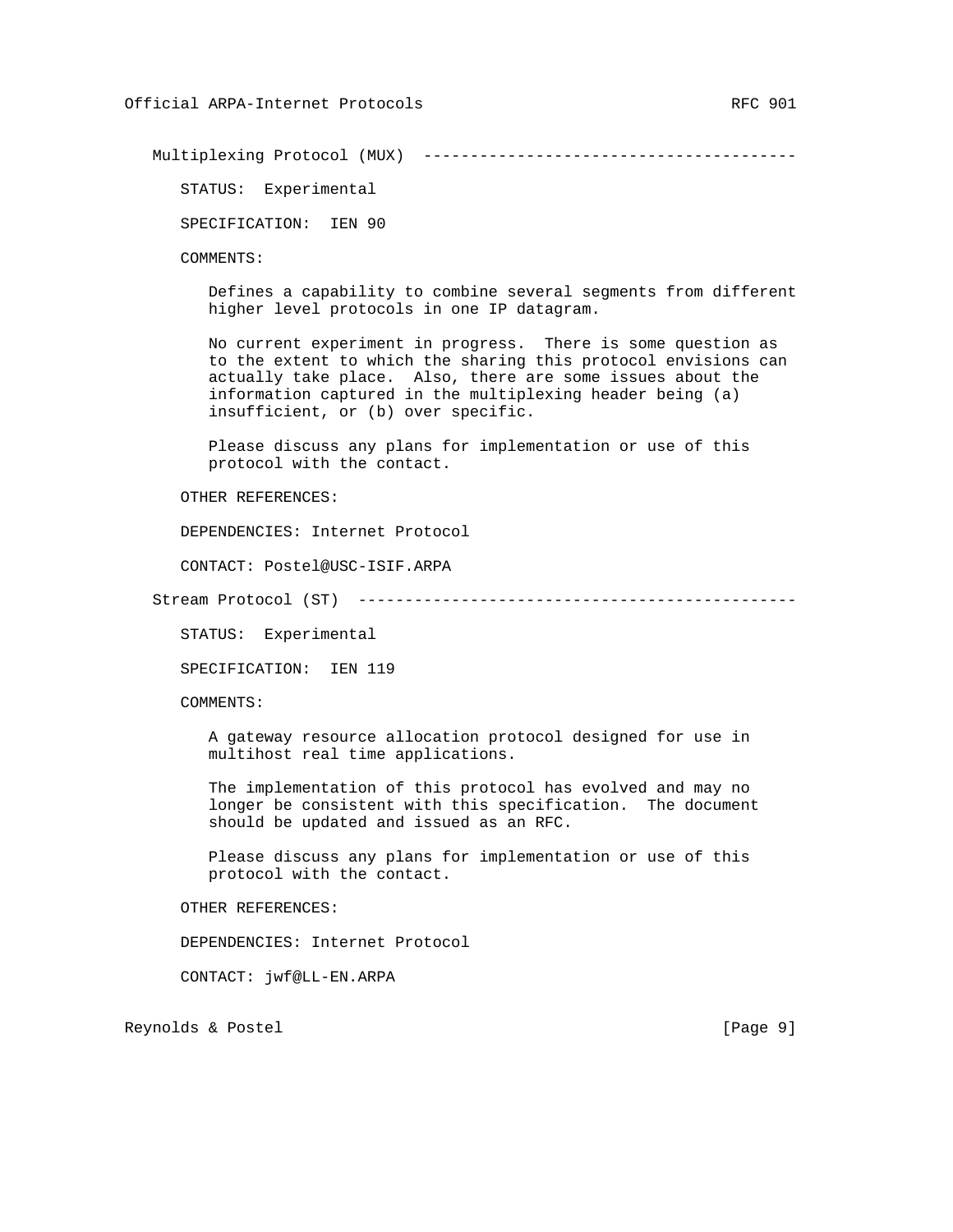Network Voice Protocol (NVP-II) ------------------------------------

STATUS: Experimental

SPECIFICATION: RFC xxx

COMMENTS:

Defines the procedures for real time voice conferencing.

 The specification is an ISI Internal Memo which should be updated and issued as an RFC.

 Please discuss any plans for implementation or use of this protocol with the contact.

OTHER REFERENCES:

DEPENDENCIES: Internet Protocol, Stream Protocol

CONTACT: Casner@USC-ISIB.ARPA

Application Level

```
 Telnet Protocol (TELNET) -------------------------------------------
```
STATUS: Recommended

 SPECIFICATION: RFC 854 (in "Internet Telnet Protocol and Options")

COMMENTS:

The protocol for remote terminal access.

 This has been revised since the IPTW. RFC 764 in IPTW is now obsolete.

OTHER REFERENCES:

MIL-STD-1782 - Telnet Protocol and Options (TELNET)

DEPENDENCIES: Transmission Control Protocol

CONTACT: Postel@USC-ISIF.ARPA

Reynolds & Postel [Page 10]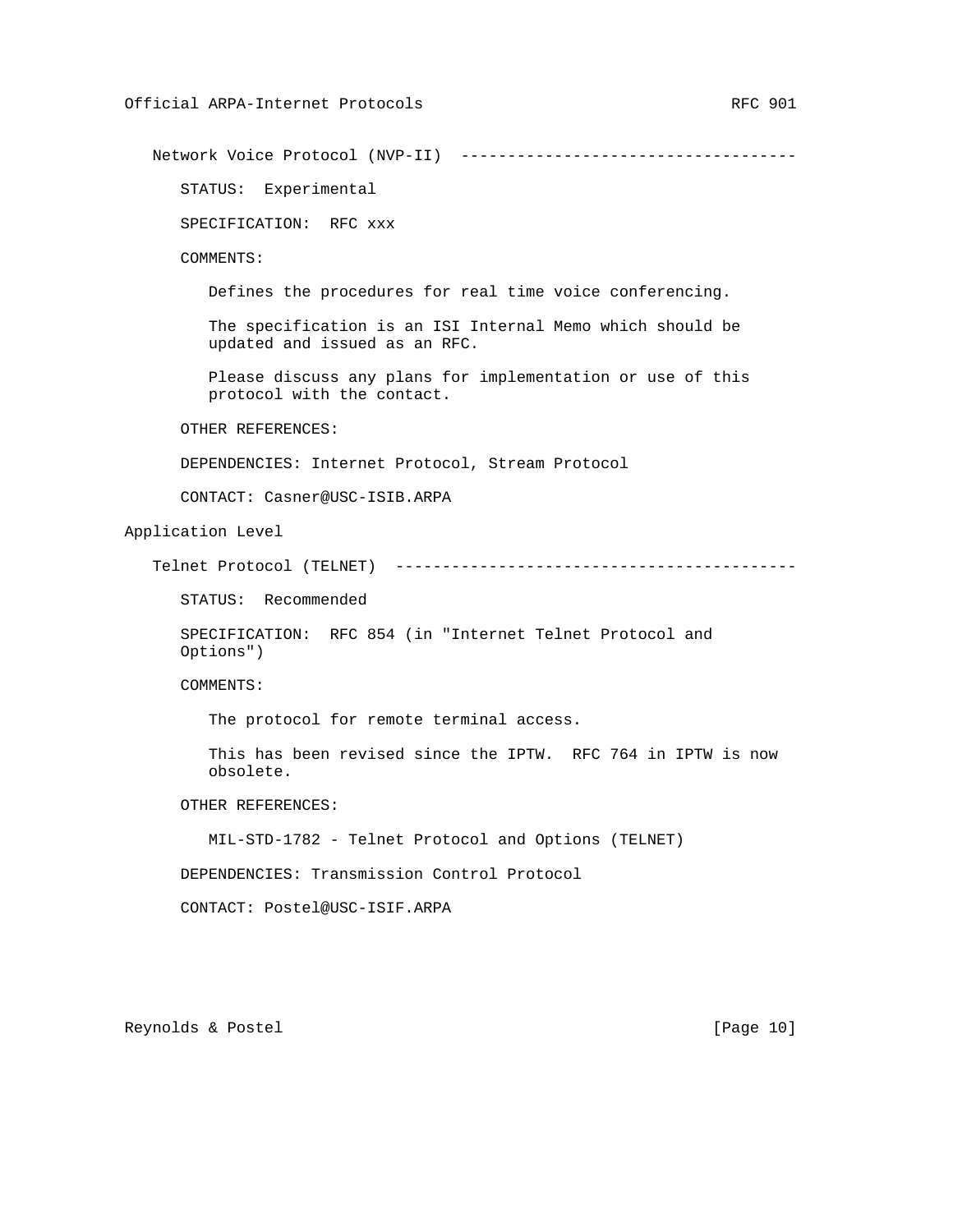Telnet Options (TELNET-OPTIONS) ------------------------------------

STATUS: Elective

 SPECIFICATION: General description of options: RFC 855 (in "Internet Telnet Protocol and Options")

| Number         | Name                                        | RFC NIC ITP APH USE     |    |        |        |
|----------------|---------------------------------------------|-------------------------|----|--------|--------|
|                |                                             |                         |    |        |        |
| $\Omega$       | Binary Transmission                         | 856 ----- yes obs yes   |    |        |        |
| $\mathbf 1$    | Echo                                        | $857$ ----- yes obs yes |    |        |        |
| $\overline{2}$ | Reconnection                                | $\ldots$ 15391          |    | no yes | no     |
| 3              | Suppress Go Ahead                           | $858$ ----- yes obs yes |    |        |        |
| 4              | Approx Message Size Negotiation             | $\ldots$ 15393 no yes   |    |        | no     |
| 5              | Status                                      | $859$ ----- yes obs yes |    |        |        |
| 6              | Timing Mark                                 | 860 ----- yes obs yes   |    |        |        |
| 7              | Remote Controlled Trans and Echo            | 726 39237               |    | no yes | no     |
| 8              | Output Line Width                           | $\ldots$ 20196          |    | no yes | no     |
| 9              | Output Page Size                            | $\ldots$ 20197          |    | no yes | no     |
| 10             | Output Carriage-Return Disposition          | 652 31155               |    | no yes | no     |
| 11             | Output Horizontal Tabstops                  | 653 31156               |    | no yes | no     |
| 12             | Output Horizontal Tab Disposition 654 31157 |                         |    | no yes | no     |
| 13             | Output Formfeed Disposition                 | 655 31158               |    | no yes | no     |
| 14             | Output Vertical Tabstops                    | 656 31159               |    | no yes | no     |
| 15             | Output Vertical Tab Disposition             | 657 31160               |    | no yes | no     |
| 16             | Output Linefeed Disposition                 | 658 31161               |    | no yes | no     |
| 17             | Extended ASCII                              | 698 32964               |    | no yes | no     |
| 18             | Logout                                      | 727 40025               |    | no yes | no     |
| 19             | Byte Macro                                  | 735 42083               |    | no yes | no     |
| 20             | Data Entry Terminal                         | 732 41762               |    | no yes | no     |
| 21             | SUPDUP                                      | 734 736 42213           |    | no yes | no     |
| 22             | SUPDUP Output                               | 749 45449               | no | no     | no     |
| 23             | Send Location                               | $779 - - - -$           | no | no     | no     |
| 24             | Terminal Type                               | $884$ -----             | no |        | no yes |
| 25             | End of Record                               | $885$ -----             | no |        | no yes |
| 255            | Extended-Options-List                       | $861$ ----- yes obs yes |    |        |        |

(obs = obsolete)

 The ITP column indicates if the specification is included in the Internet Telnet Protocol and Options. The APH column indicates if the specification is included in the ARPANET Protocol Handbook. The USE column of the table above indicates which options are in general use.

#### COMMENTS:

 The Binary Transmission, Echo, Suppress Go Ahead, Status, Timing Mark, and Extended Options List options have been

Reynolds & Postel [Page 11]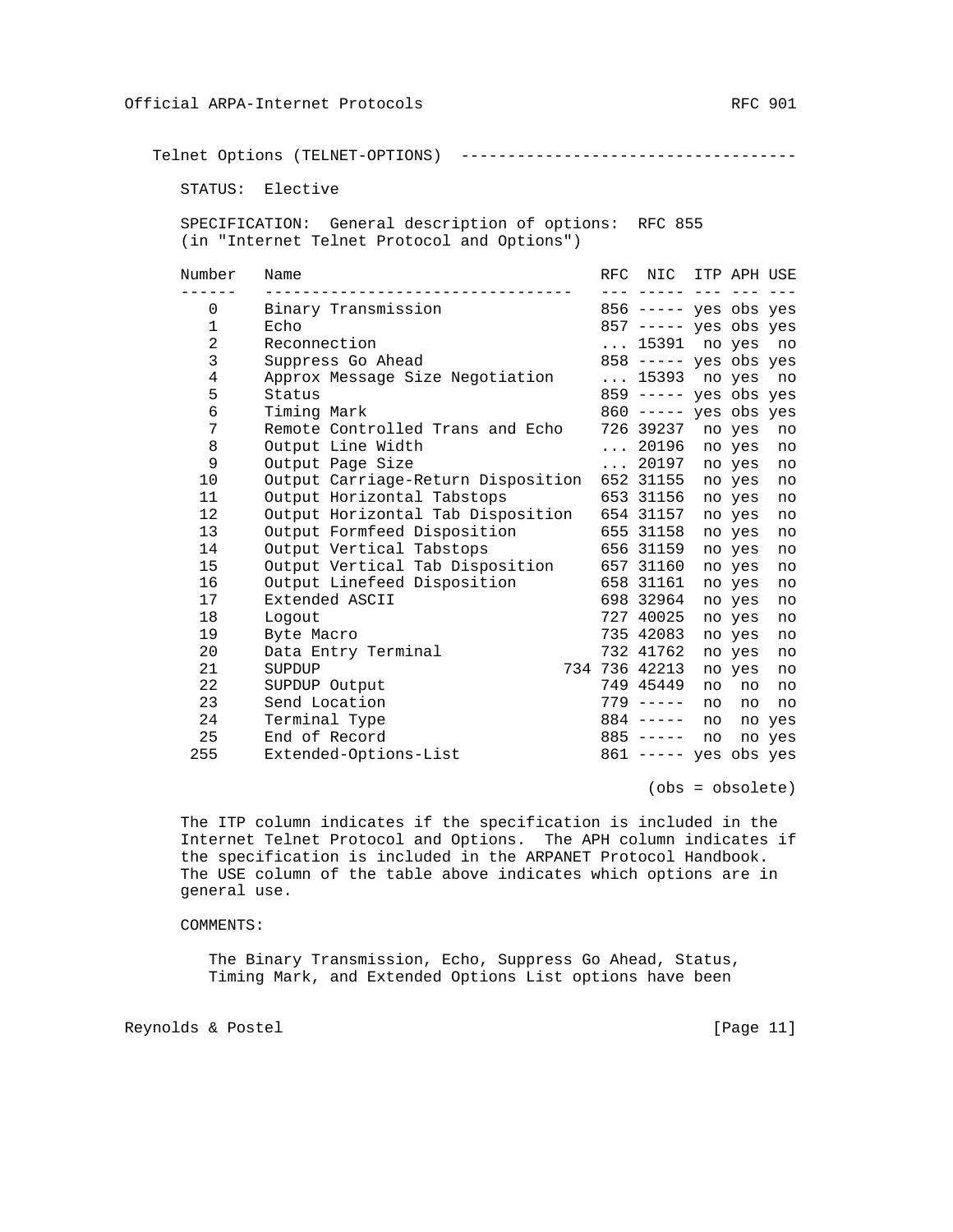recently updated and reissued. These are the most frequently implemented options.

 The remaining options should be reviewed and the useful ones should be revised and reissued. The others should be eliminated.

 The following are recommended: Binary Transmission, Echo, Suppress Go Ahead, Status, Timing Mark, and Extended Options List.

OTHER REFERENCES:

DEPENDENCIES: Telnet

CONTACT: Postel@USC-ISIF.ARPA

File Transfer Protocol (FTP) ---------------------------------------

STATUS: Recommended

SPECIFICATION: RFC 765 (in IPTW)

COMMENTS:

 The protocol for moving files between Internet hosts. Provides for access control and negotiation of file parameters.

 There are a number of minor corrections to be made. A major change is the deletion of the mail commands, and a major clarification is needed in the discussion of the management of the data connection. Also, a suggestion has been made to include some directory manipulation commands (RFC 775).

 Even though the MAIL features are defined in this document, they are not to be used. The SMTP protocol is to be used for all mail service in the Internet.

Data Connection Management:

 a. Default Data Connection Ports: All FTP implementations must support use of the default data connection ports, and only the User-PI may initiate the use of non-default ports.

 b. Negotiating Non-Default Data Ports: The User-PI may specify a non-default user side data port with the PORT command. The User-PI may request the server side to identify a non-default server side data port with the PASV command. Since a connection is defined by the pair of

Reynolds & Postel [Page 12]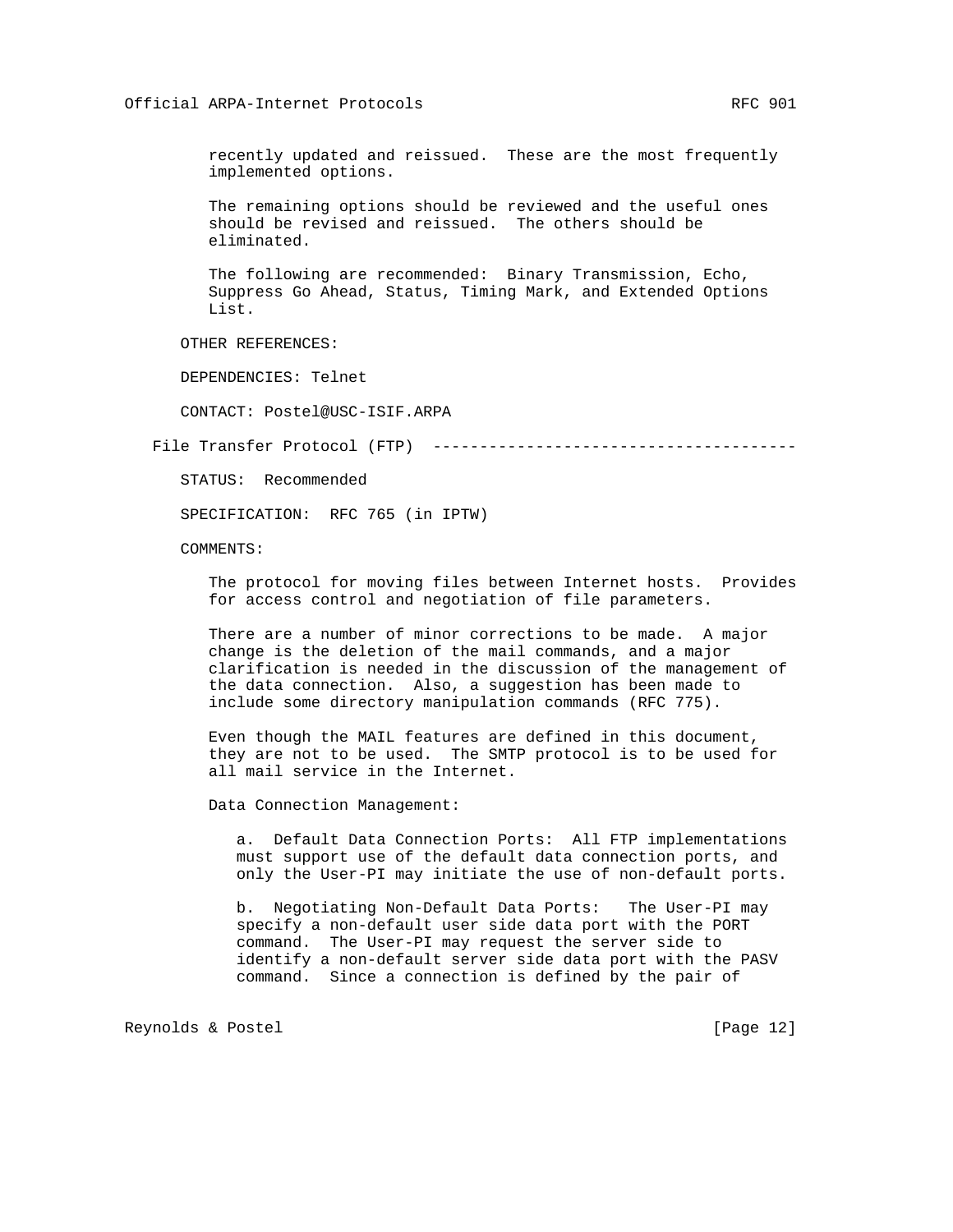addresses, either of these actions is enough to get a different data connection, still it is permitted to do both commands to use new ports on both ends of the data connection.

 c. Reuse of the Data Connection: When using the stream mode of data transfer the end of the file must be indicated by closing the connection. This causes a problem if multiple files are to be transfered in the session, due to need for TCP to hold the connection record for a time out period to guarantee the reliable communication. Thus the connection can not be reopened at once.

 There are two solutions to this problem. The first is to negotiate a non-default port (as in (b) above). The second is to use another transfer mode.

 A comment on transfer modes. The stream transfer mode is inherently unreliable, since one can not determine if the connection closed prematurely or not. The other transfer modes (Block, Compressed) do not close the connection to indicate the end of file. They have enough FTP encoding that the data connection can be parsed to determine the end of the file. Thus using these modes one can leave the data connection open for multiple file transfers.

Why this was not a problem with the old NCP FTP:

 The NCP was designed with only the ARPANET in mind. The ARPANET provides very reliable service, and the NCP counted on it. If any packet of data from an NCP connection were lost or damaged by the network the NCP could not recover. It is a tribute to the ARPANET designers that the NCP FTP worked so well.

 The TCP is designed to provide reliable connections over many different types of networks and interconnections of networks. TCP must cope with a set of networks that can not promise to work as well as the ARPANET. TCP must make its own provisions for end-to-end recovery from lost or damaged packets. This leads to the need for the connection phase-down time-out. The NCP never had to deal with acknowledgements or retransmissions or many other things the TCP must do to make connection reliable in a more complex world.

LIST and NLST:

Reynolds & Postel [Page 13]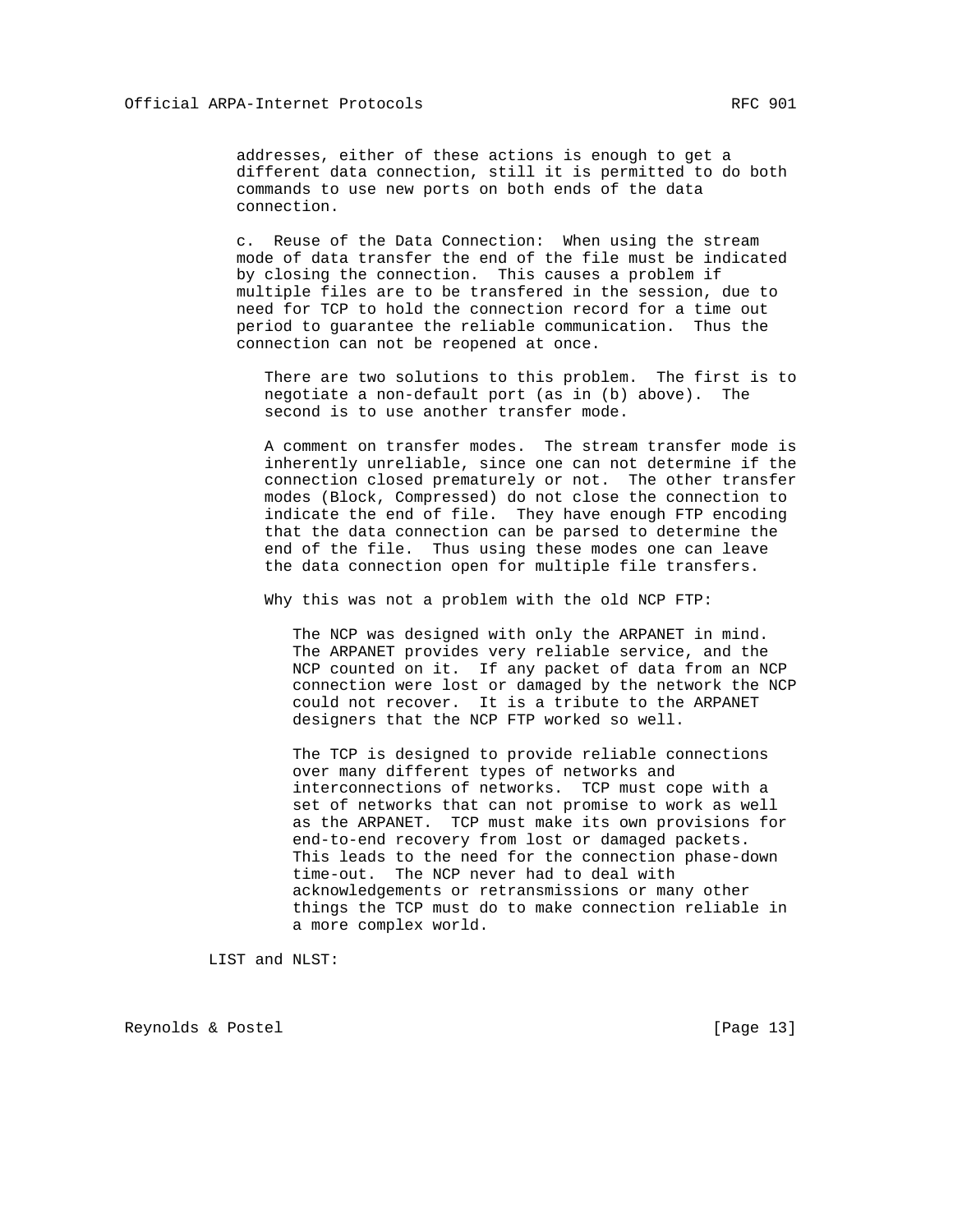There is some confusion about the LIST an NLST commands, and what is appropriate to return. Some clarification and motivation for these commands should be added to the specification.

OTHER REFERENCES:

RFC 678 - Document File Format Standards

MIL-STD-1780 - File Transfer Protocol (FTP)

DEPENDENCIES: Transmission Control Protocol

CONTACT: Postel@USC-ISIF.ARPA

Trivial File Transfer Protocol (TFTP) -------------------------------

STATUS: Elective

SPECIFICATION: RFC 783 (in IPTW)

COMMENTS:

 A very simple file moving protocol, no access control is provided.

 No known problems with this specification. This is in use in several local networks.

OTHER REFERENCES:

DEPENDENCIES: User Datagram Protocol

CONTACT: Postel@USC-ISIF.ARPA

Simple Mail Transfer Protocol (SMTP) -------------------------------

STATUS: Recommended

SPECIFICATION: RFC 821 (in "Internet Mail Protocols")

COMMENTS:

The procedure for transmitting computer mail between hosts.

 This has been revised since the IPTW, it is in the "Internet Mail Protocols" volume of November 1982. RFC 788 (in IPTW) is obsolete.

Reynolds & Postel [Page 14]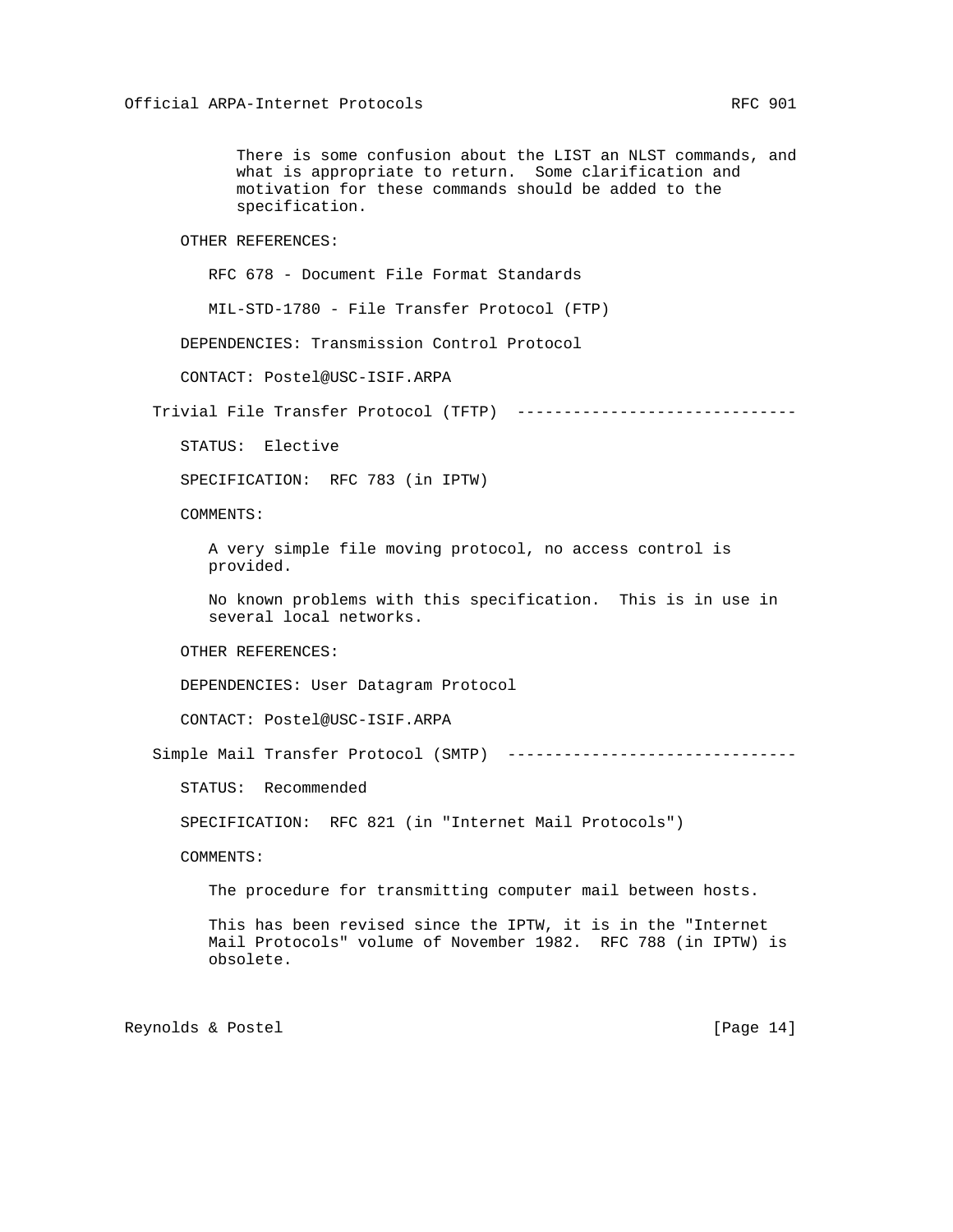There have been many misunderstandings and errors in the early implementations. Some documentation of these problems can be found in the file [ISIF]<SMTP>MAIL.ERRORS.

 Some minor differences between RFC 821 and RFC 822 should be resolved.

OTHER REFERENCES:

RFC 822 - Mail Header Format Standards

 This has been revised since the IPTW, it is in the "Internet Mail Protocols" volume of November 1982. RFC 733 (in IPTW) is obsolete. Further revision of RFC 822 is needed to correct some minor errors in the details of the specification.

MIL-STD-1781 - Simple Mail Transfer Protocol (SMTP)

DEPENDENCIES: Transmission Control Protocol

CONTACT: Postel@USC-ISIF.ARPA

Resource Location Protocol (RLP) -----------------------------------

STATUS: Elective

SPECIFICATION: RFC 887

COMMENTS:

 A resource location protocol for use in the ARPA-Internet. This protocol utilizes the User Datagram Protocol (UDP) which in turn calls on the Internet Protocol to deliver its datagrams.

OTHER REFERENCES:

DEPENDENCIES: User Datagram Protocol

CONTACT: Accetta@CMU-CS-A.ARPA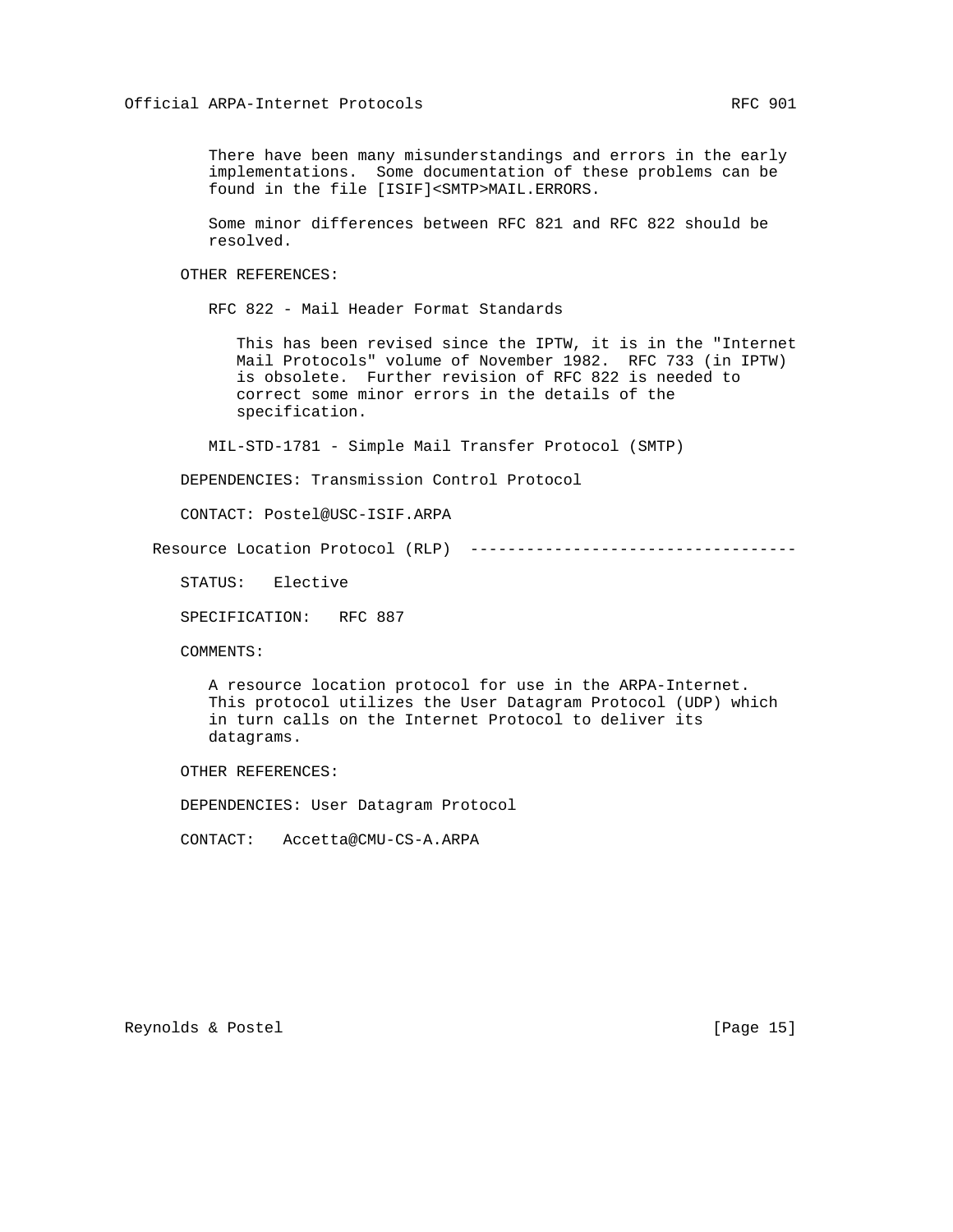Remote Job Entry (RJE) --------------------------------------------- STATUS: Elective SPECIFICATION: RFC 407 (in APH) COMMENTS: The general protocol for submitting batch jobs and retrieving the results. Some changes needed for use with TCP. No known active implementations. OTHER REFERENCES: DEPENDENCIES: File Transfer Protocol Transmission Control Protocol CONTACT: Postel@USC-ISIF.ARPA Remote Job Service (NETRJS) ---------------------------------------- STATUS: Elective SPECIFICATION: RFC 740 (in APH) COMMENTS: A special protocol for submitting batch jobs and retrieving the results used with the UCLA IBM OS system. Please discuss any plans for implementation or use of this protocol with the contact. Revision in progress. OTHER REFERENCES: DEPENDENCIES: Transmission Control Protocol CONTACT: Braden@USC-ISIA.ARPA

Reynolds & Postel [Page 16]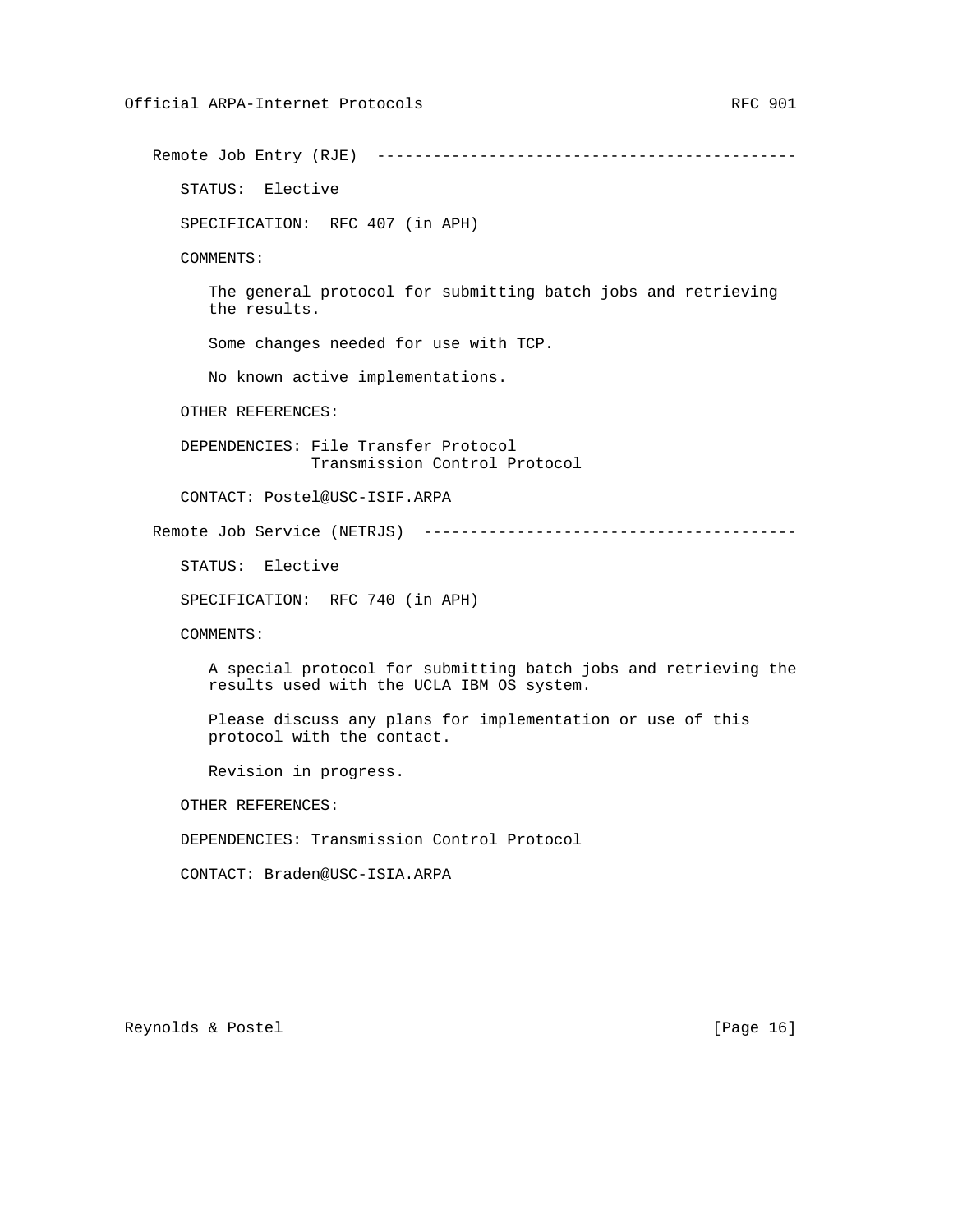Remote Telnet Service (RTELNET) ------------------------------------

STATUS: Elective

SPECIFICATION: RFC 818

COMMENTS:

Provides special access to user Telnet on a remote system.

OTHER REFERENCES:

DEPENDENCIES: Telnet, Transmission Control Protocol

CONTACT: Postel@USC-ISIF.ARPA

Graphics Protocol (GRAPHICS) ---------------------------------------

STATUS: Elective

SPECIFICATION: NIC 24308 (in APH)

COMMENTS:

The protocol for vector graphics.

Very minor changes needed for use with TCP.

No known active implementations.

OTHER REFERENCES:

DEPENDENCIES: Telnet, Transmission Control Protocol

CONTACT: Postel@USC-ISIF.ARPA

Reynolds & Postel [Page 17]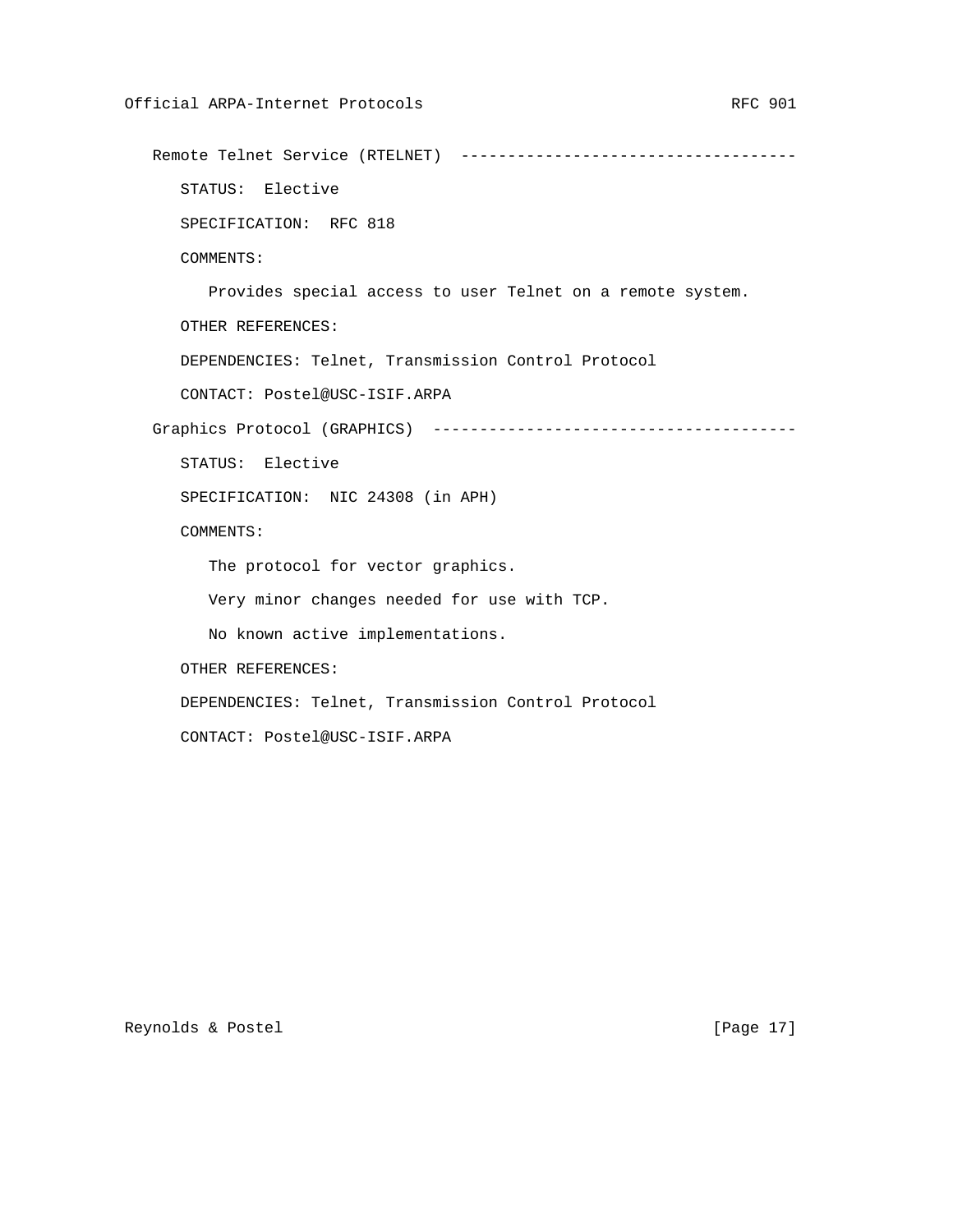```
 Echo Protocol (ECHO) -----------------------------------------------
    STATUS: Recommended
    SPECIFICATION: RFC 862
    COMMENTS:
       Debugging protocol, sends back whatever you send it.
    OTHER REFERENCES:
    DEPENDENCIES: Transmission Control Protocol
                  or User Datagram Protocol
    CONTACT: Postel@USC-ISIF.ARPA
 Discard Protocol (DISCARD) -----------------------------------------
    STATUS: Elective
    SPECIFICATION: RFC 863
    COMMENTS:
       Debugging protocol, throws away whatever you send it.
    OTHER REFERENCES:
    DEPENDENCIES: Transmission Control Protocol
                 or User Datagram Protocol
    CONTACT: Postel@USC-ISIF.ARPA
Character Generator Protocol (CHARGEN) -----------------------------
    STATUS: Elective
    SPECIFICATION: RFC 864
    COMMENTS:
       Debugging protocol, sends you ASCII data.
    OTHER REFERENCES:
    DEPENDENCIES: Transmission Control Protocol
                  or User Datagram Protocol
```
Reynolds & Postel [Page 18]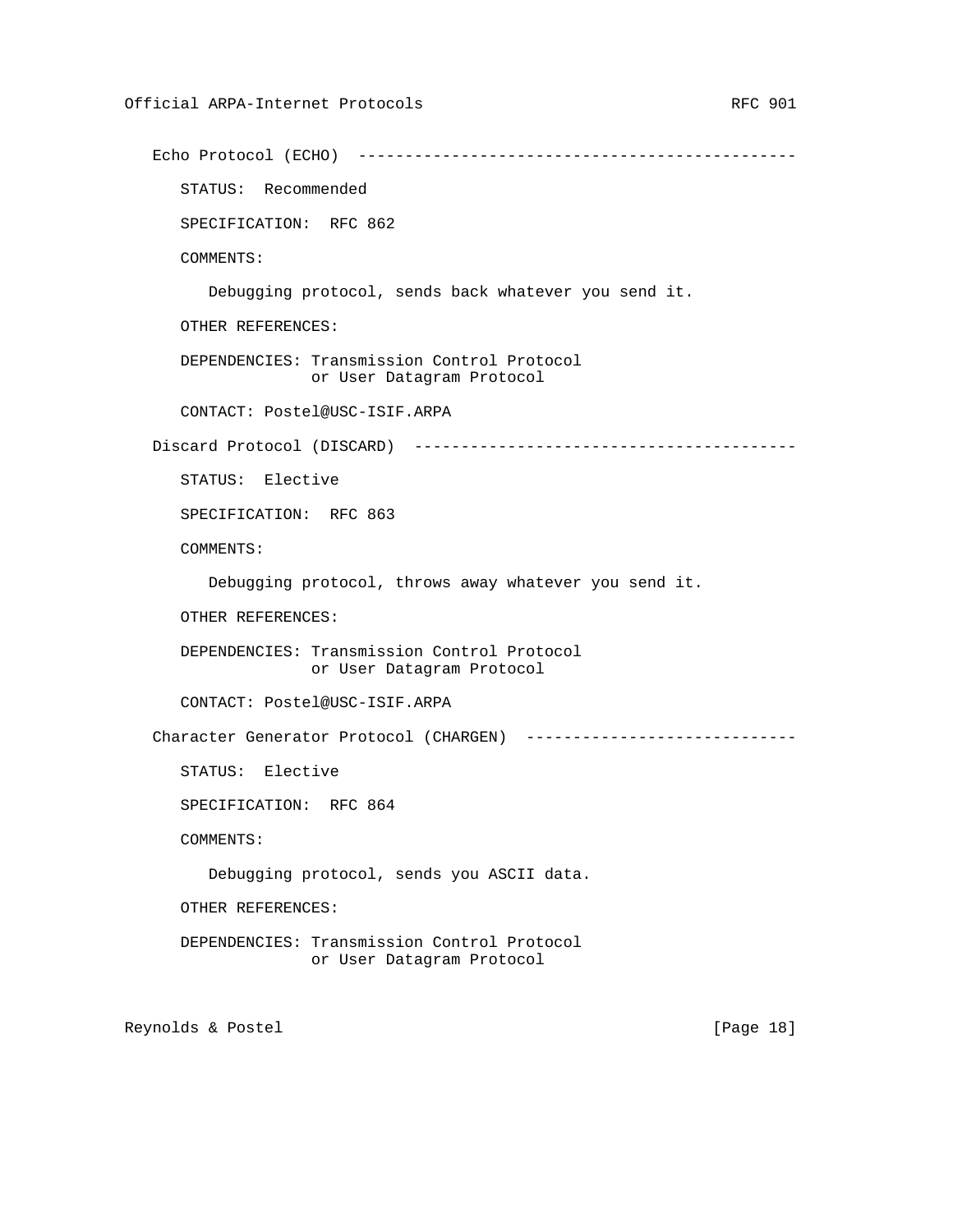```
 CONTACT: Postel@USC-ISIF.ARPA
Quote of the Day Protocol (QUOTE) ----------------------------------
    STATUS: Elective
    SPECIFICATION: RFC 865
    COMMENTS:
       Debugging protocol, sends you a short ASCII message.
    OTHER REFERENCES:
    DEPENDENCIES: Transmission Control Protocol
                 or User Datagram Protocol
    CONTACT: Postel@USC-ISIF.ARPA
 Active Users Protocol (USERS) --------------------------------------
    STATUS: Elective
    SPECIFICATION: RFC 866
    COMMENTS:
       Lists the currently active users.
    OTHER REFERENCES:
    DEPENDENCIES: Transmission Control Protocol
                  or User Datagram Protocol
    CONTACT: Postel@USC-ISIF.ARPA
 Finger Protocol (FINGER) -------------------------------------------
    STATUS: Elective
    SPECIFICATION: RFC 742 (in APH)
    COMMENTS:
       Provides information on the current or most recent activity of
       a user.
       Some extensions have been suggested.
```
Reynolds & Postel [Page 19]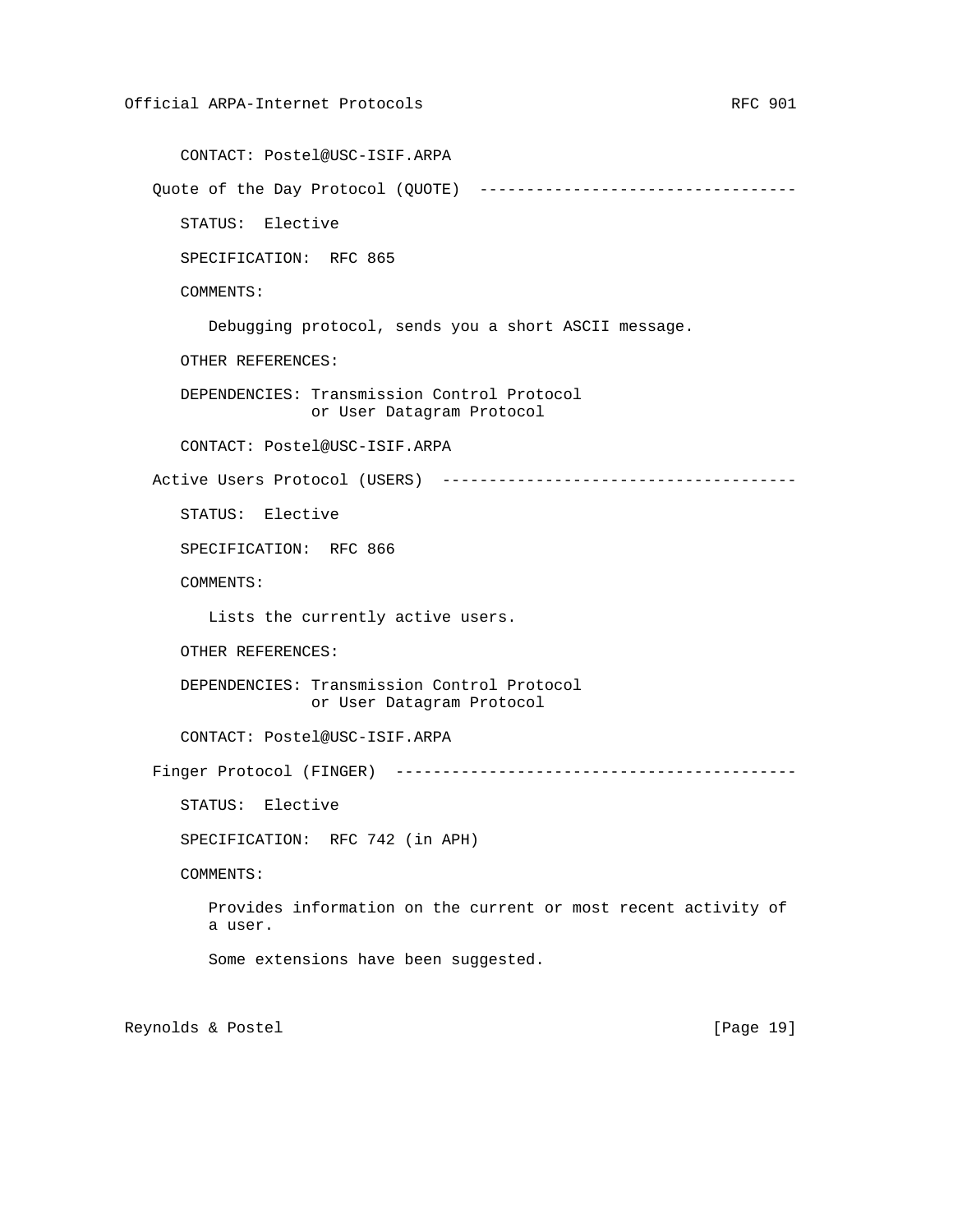Some changes are are needed for TCP.

OTHER REFERENCES:

DEPENDENCIES: Transmission Control Protocol

CONTACT: Postel@USC-ISIF.ARPA

WhoIs Protocol (NICNAME) -------------------------------------------

STATUS: Elective

SPECIFICATION: RFC 812 (in IPTW)

COMMENTS:

 Accesses the ARPANET Directory database. Provides a way to find out about people, their addresses, phone numbers, organizations, and mailboxes.

OTHER REFERENCES:

DEPENDENCIES: Transmission Control Protocol

CONTACT: Feinler@SRI-NIC.ARPA

Domain Name Protocol (DOMAIN)

STATUS: Experimental

SPECIFICATION: RFC 881, 882, 883

COMMENTS:

OTHER REFERENCES:

RFC 897 - Domain Name Implementation Schedule

DEPENDENCIES: Transmission Control Protocol

CONTACT: Mockapetris@USC-ISIF.ARPA

Reynolds & Postel [Page 20]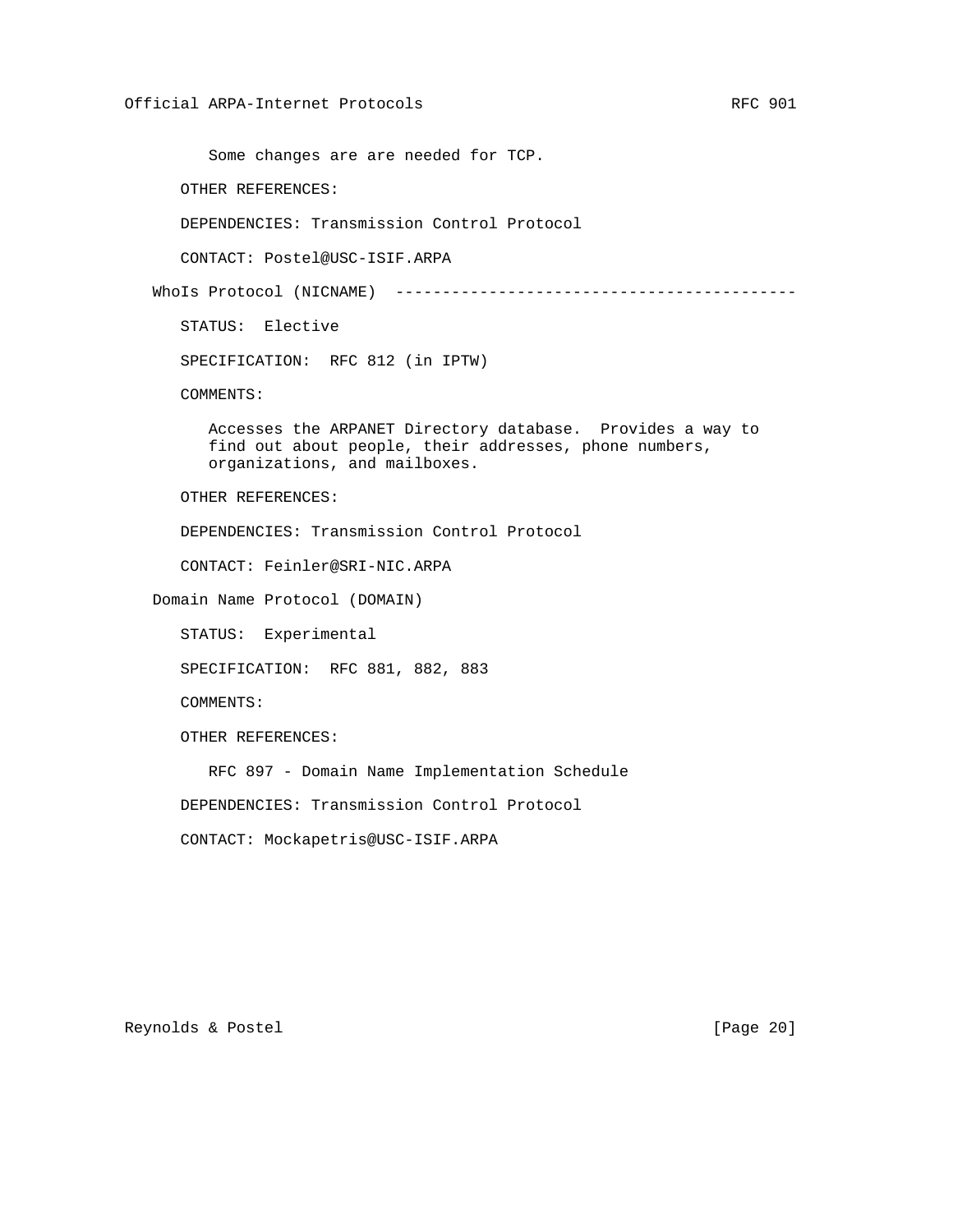HOSTNAME Protocol (HOSTNAME) ---------------------------------------

STATUS: Elective

SPECIFICATION: RFC 811 (in IPTW)

COMMENTS:

 Accesses the Registered Internet Hosts database (HOSTS.TXT). Provides a way to find out about a host in the Internet, its Internet Address, and the protocols it implements.

OTHER REFERENCES:

RFC 810 - Host Table Specification

DEPENDENCIES: Transmission Control Protocol

CONTACT: Feinler@SRI-NIC.ARPA

Host Name Server Protocol (NAMESERVER) -----------------------------

STATUS: Experimental

SPECIFICATION: IEN 116 (in IPTW)

COMMENTS:

 Provides machine oriented procedure for translating a host name to an Internet Address.

 This specification has significant problems: 1) The name syntax is out of date. 2) The protocol details are ambiguous, in particular, the length octet either does or doesn't include itself and the op code. 3) The extensions are not supported by any known implementation.

 Work is in progress on a significant revision. Further implementations of this protocol are not advised.

 Please discuss any plans for implementation or use of this protocol with the contact.

OTHER REFERENCES:

DEPENDENCIES: User Datagram Protocol

CONTACT: Postel@USC-ISIF.ARPA

Reynolds & Postel [Page 21]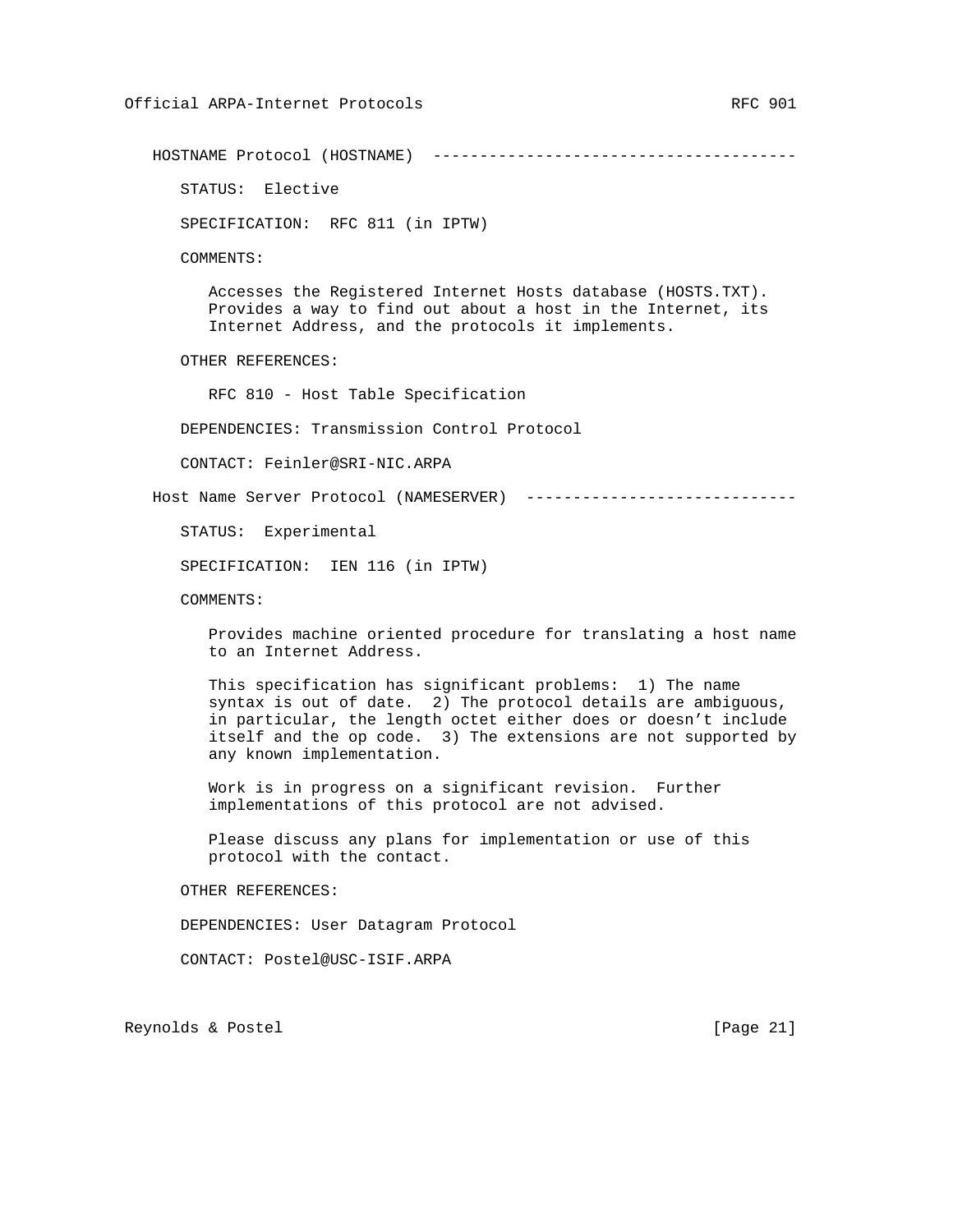CSNET Mailbox Name Server Protocol (CSNET-NS) ---------------------- STATUS: Experimental SPECIFICATION: CS-DN-2 COMMENTS: Provides access to the CSNET data base of users to give information about users names, affiliations, and mailboxes. Please discuss any plans for implementation or use of this protocol with the contact. OTHER REFERENCES: DEPENDENCIES: Transmission Control Protocol CONTACT: Solomon@UWISC.ARPA Daytime Protocol (DAYTIME) ----------------------------------------- STATUS: Elective SPECIFICATION: RFC 867 COMMENTS: Provides the day and time in ASCII character string. OTHER REFERENCES: DEPENDENCIES: Transmission Control Protocol or User Datagram Protocol CONTACT: Postel@USC-ISIF.ARPA Time Server Protocol (TIME) ---------------------------------------- STATUS: Recommended SPECIFICATION: RFC 868 COMMENTS: Provides the time as the number of seconds from a specified reference time. OTHER REFERENCES: Reynolds & Postel [Page 22]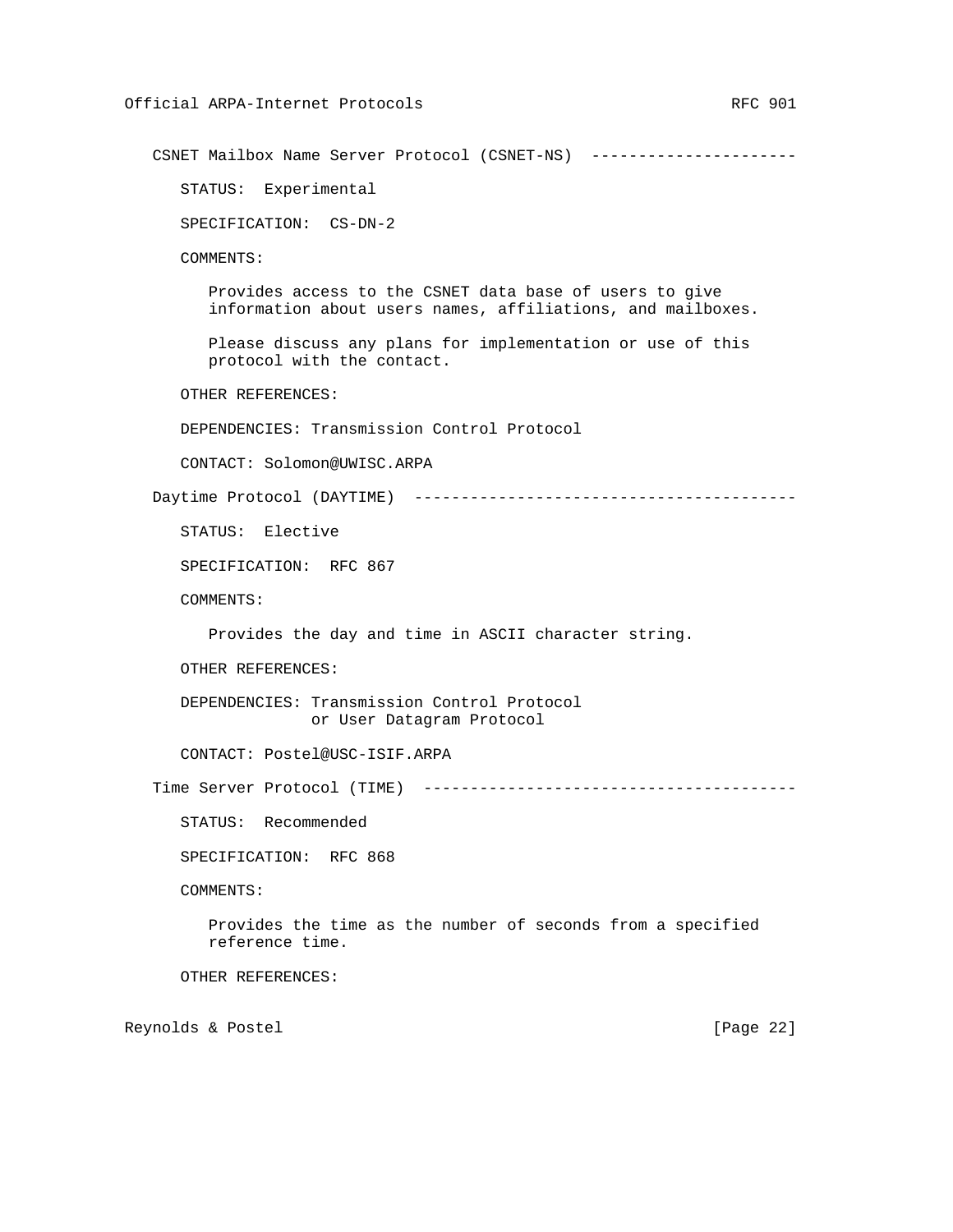DEPENDENCIES: Transmission Control Protocol or User Datagram Protocol CONTACT: Postel@USC-ISIF.ARPA DCNET Time Server Protocol (CLOCK) ---------------------------------- STATUS: Elective SPECIFICATION: RFC 778 COMMENTS: Provides a mechanism for keeping synchronized clocks. OTHER REFERENCES: DEPENDENCIES: Internet Control Message Protocol CONTACT: Mills@USC-ISID.ARPA SUPDUP Protocol (SUPDUP) ------------------------------------------- STATUS: Elective SPECIFICATION: RFC 734 (in APH) COMMENTS: A special Telnet like protocol for display terminals. OTHER REFERENCES: DEPENDENCIES: Transmission Control Protocol CONTACT: Admin.MRC@SU-SCORE.ARPA

Reynolds & Postel [Page 23]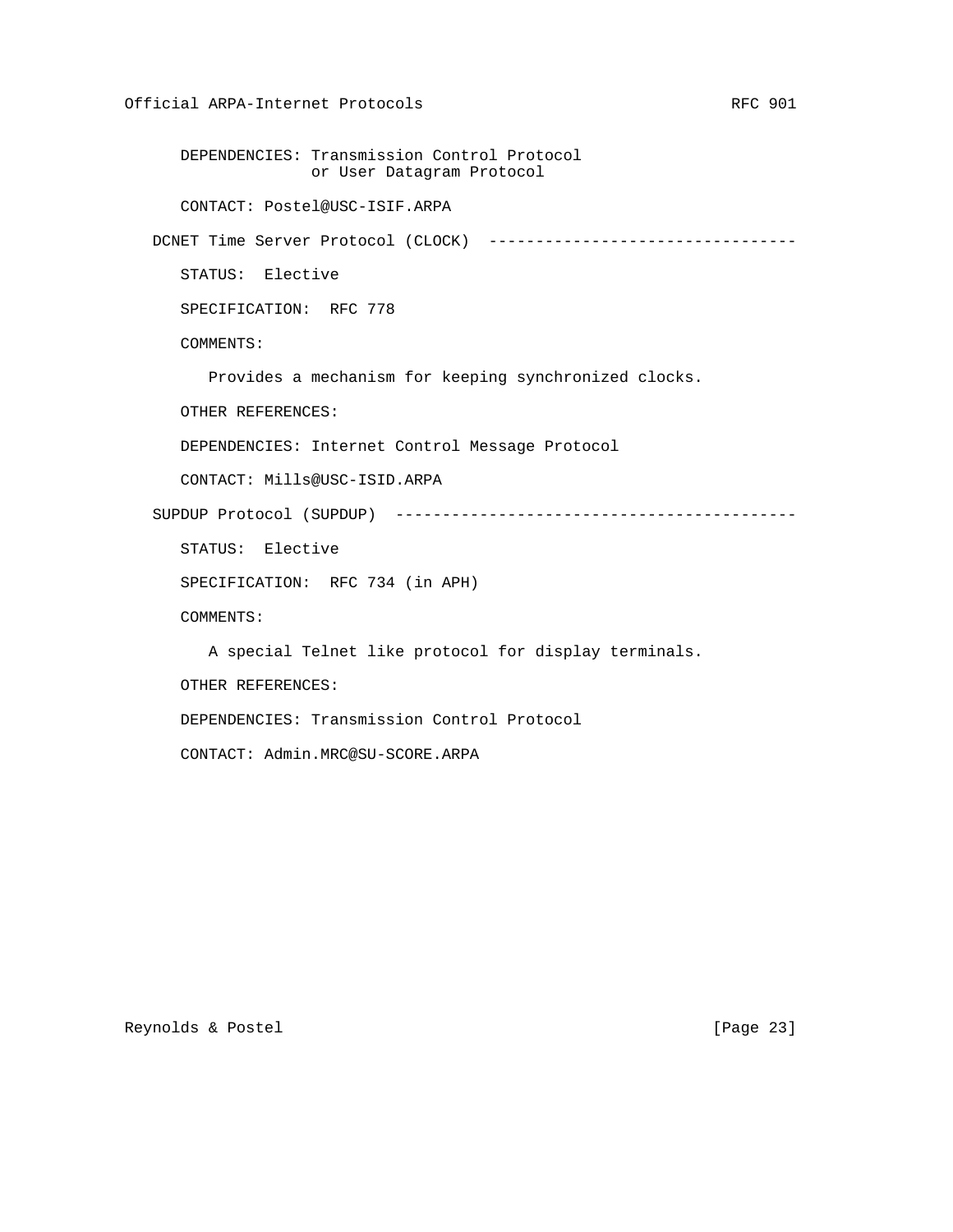Internet Message Protocol (MPM) ------------------------------------

STATUS: Experimental

SPECIFICATION: RFC 759

COMMENTS:

 This is an experimental multimedia mail transfer protocol. The implementation is called a Message Processing Module or MPM.

 Please discuss any plans for implementation or use of this protocol with the contact.

OTHER REFERENCES:

RFC 767 - Structured Document Formats

DEPENDENCIES: Transmission Control Protocol

CONTACT: Postel@USC-ISIF.ARPA

Post Office Protocol (POP) -----------------------------------------

STATUS: Experimental

SPECIFICATION: RFC xxx

COMMENTS:

 This is an experimental procedure for accessing mailbox services from personal workstations.

 Please discuss any plans for implementation or use of this protocol with the contact.

OTHER REFERENCES:

DEPENDENCIES: Transmission Control Protocol

CONTACT: Postel@USC-ISIF.ARPA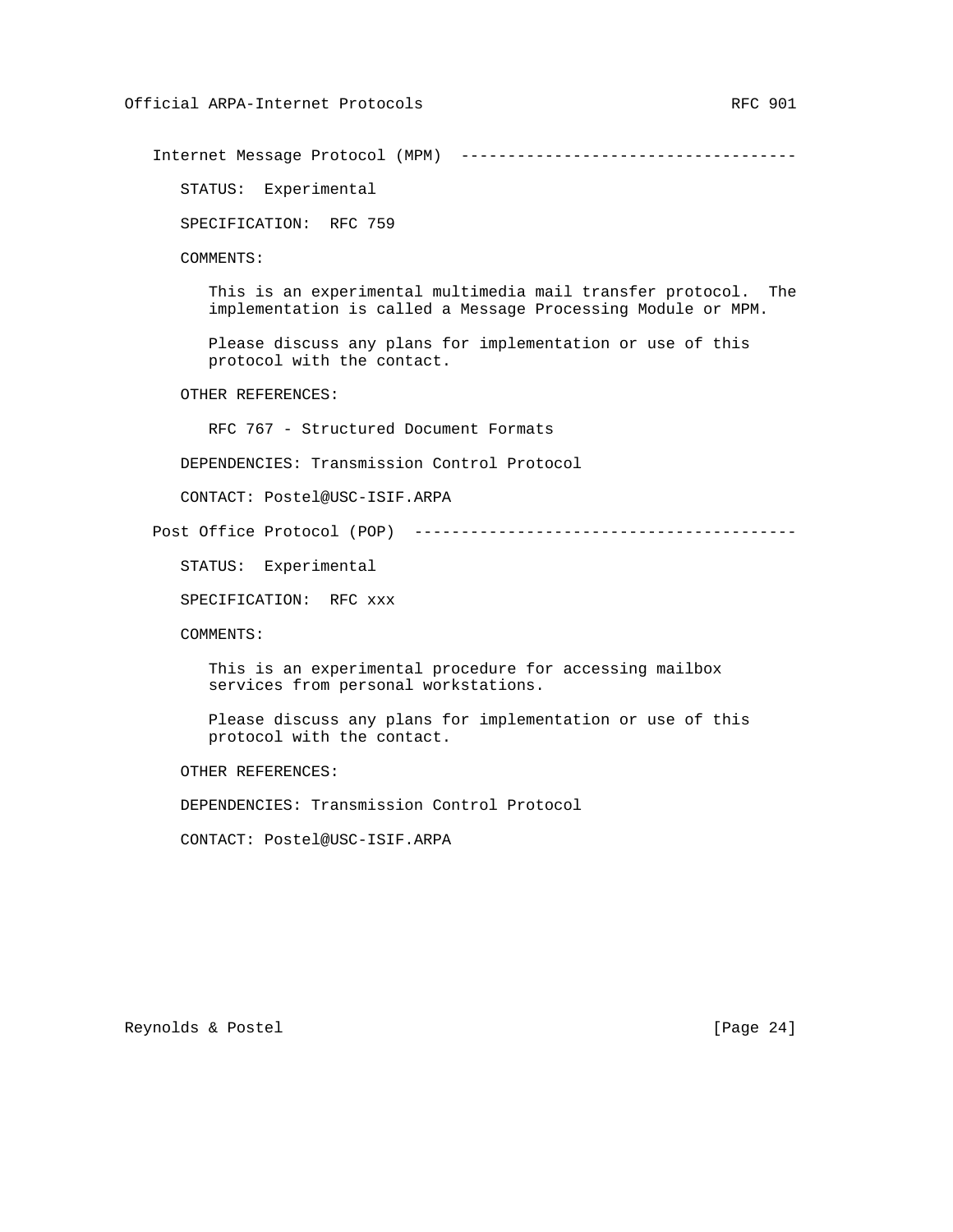Network Standard Text Editor (NETED) -------------------------------

STATUS: Elective

SPECIFICATION: RFC 569

COMMENTS:

 Describes a simple line editor which could be provided by every Internet host.

OTHER REFERENCES:

DEPENDENCIES:

CONTACT: Postel@USC-ISIF.ARPA

## Appendices

Assigned Numbers ---------------------------------------------------

STATUS: None

SPECIFICATION: RFC 900

COMMENTS:

 Describes the fields of various protocols that are assigned specific values for actual use, and lists the currently assigned values.

 Issued June 1984, replaces RFC 870, RFC 790 in IPTW, and RFC 820 of January 1983.

# OTHER REFERENCES:

CONTACT: JKReynolds@USC-ISIF.ARPA

Reynolds & Postel [Page 25]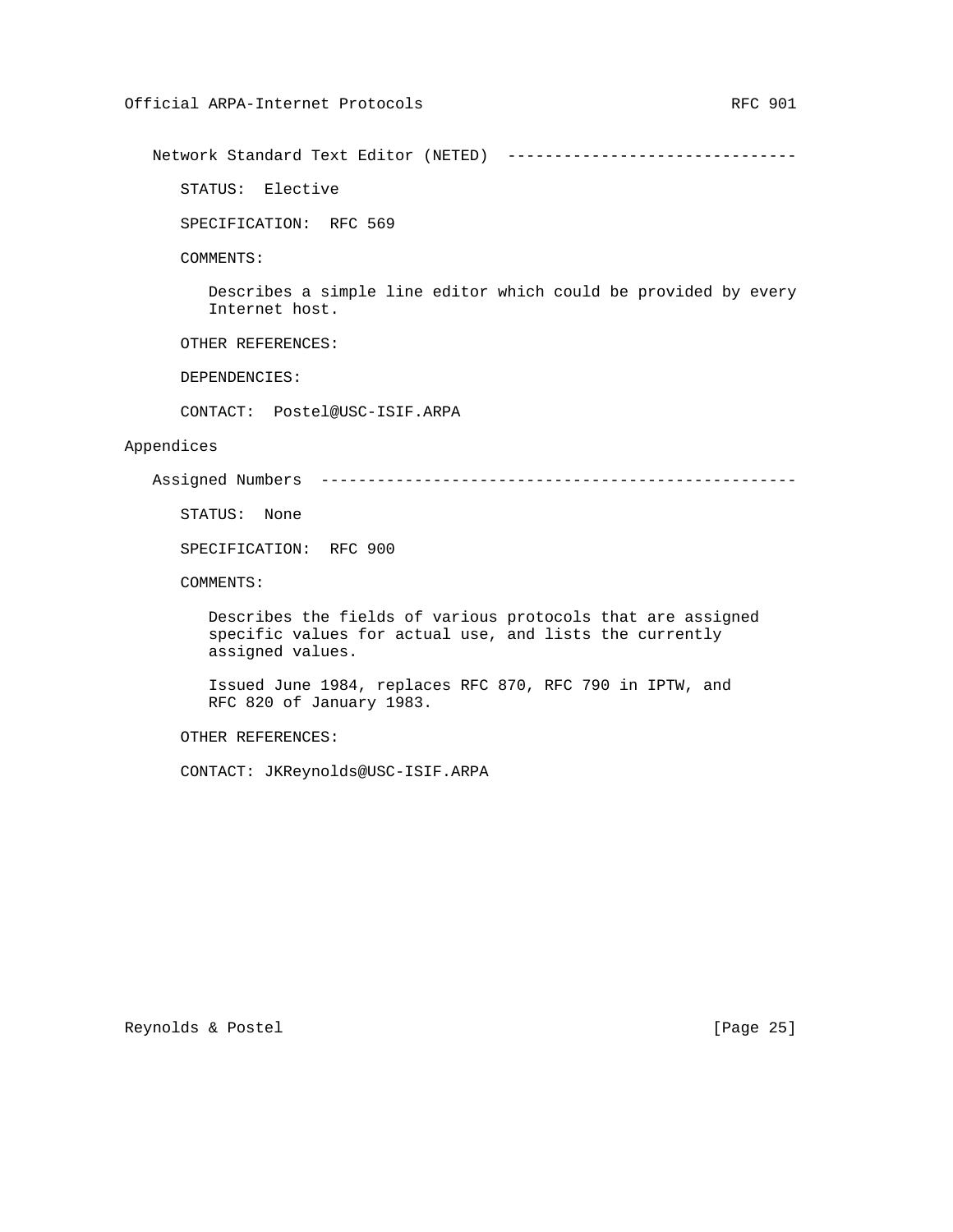STATUS: Elective SPECIFICATION: RFC 794 (in IPTW) COMMENTS: Describes how to do pre-emption of TCP connections. OTHER REFERENCES: CONTACT: Postel@USC-ISIF.ARPA Service Mappings --------------------------------------------------- STATUS: None SPECIFICATION: RFC 795 (in IPTW) COMMENTS: Describes the mapping of the IP type of service field onto the parameters of some specific networks. Out of date, needs revision. OTHER REFERENCES: CONTACT: Postel@USC-ISIF.ARPA Address Mappings --------------------------------------------------- STATUS: None SPECIFICATION: RFC 796 (in IPTW) COMMENTS: Describes the mapping between Internet Addresses and the addresses of some specific networks. Out of date, needs revision. OTHER REFERENCES: CONTACT: Postel@USC-ISIF.ARPA

Pre-emption --------------------------------------------------------

Reynolds & Postel [Page 26]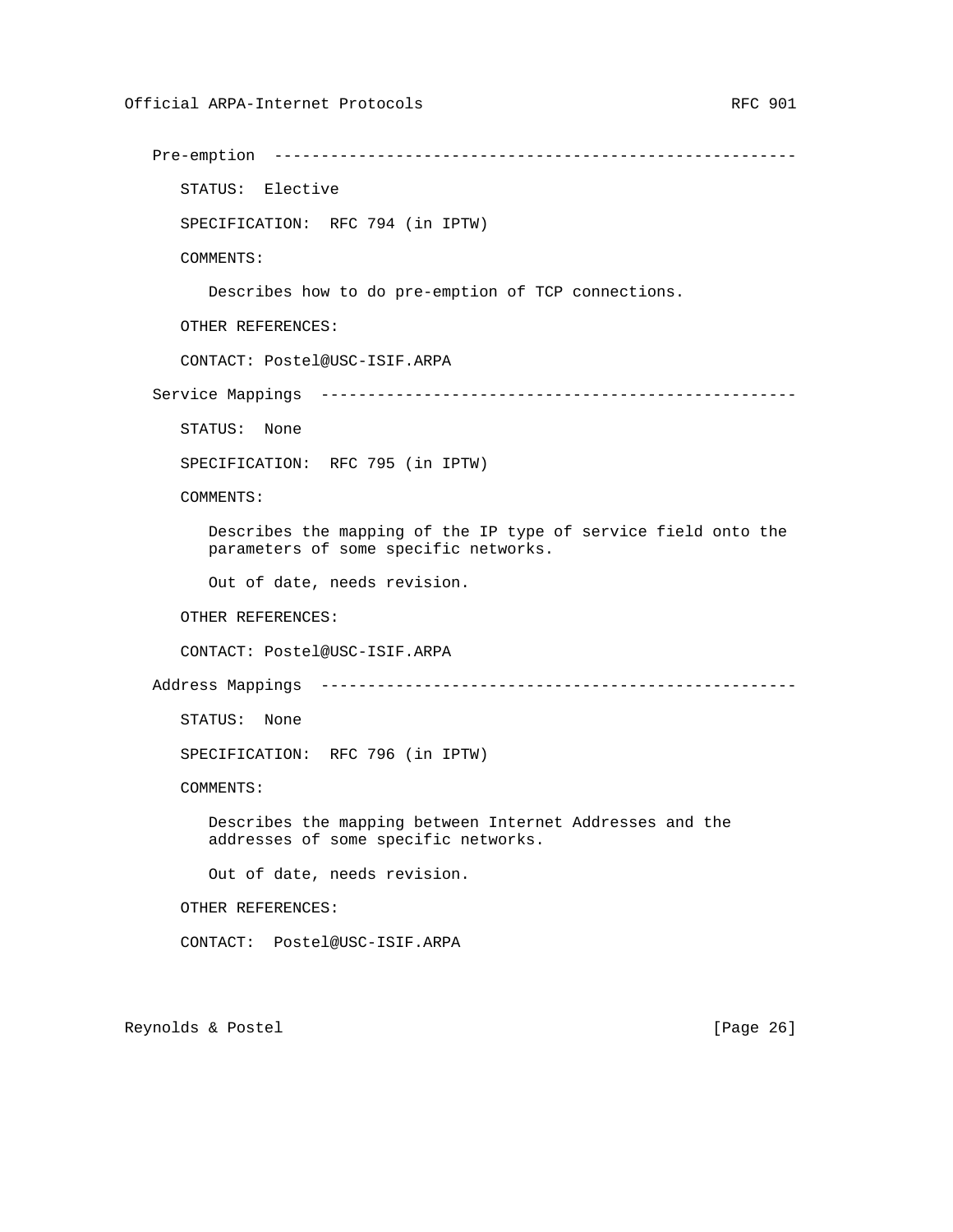Internet Protocol on X.25 Networks --------------------------------- STATUS: Recommended SPECIFICATION: RFC 877 COMMENTS: Describes a standard for the transmission of IP Datagrams over Public Data Networks. OTHER REFERENCES: CONTACT: jtk@PURDUE.ARPA Internet Protocol on DC Networks ----------------------------------- STATUS: Elective SPECIFICATION: RFC 891 COMMENTS: OTHER REFERENCES: RFC 778 - DCNET Internet Clock Service CONTACT: Mills@USC-ISID.ARPA Internet Protocol on Ethernet Networks ----------------------------- STATUS: Recommended SPECIFICATION: RFC 894 COMMENTS: OTHER REFERENCES: RFC 893 CONTACT: Postel@USC-ISIF.ARPA

Reynolds & Postel [Page 27]